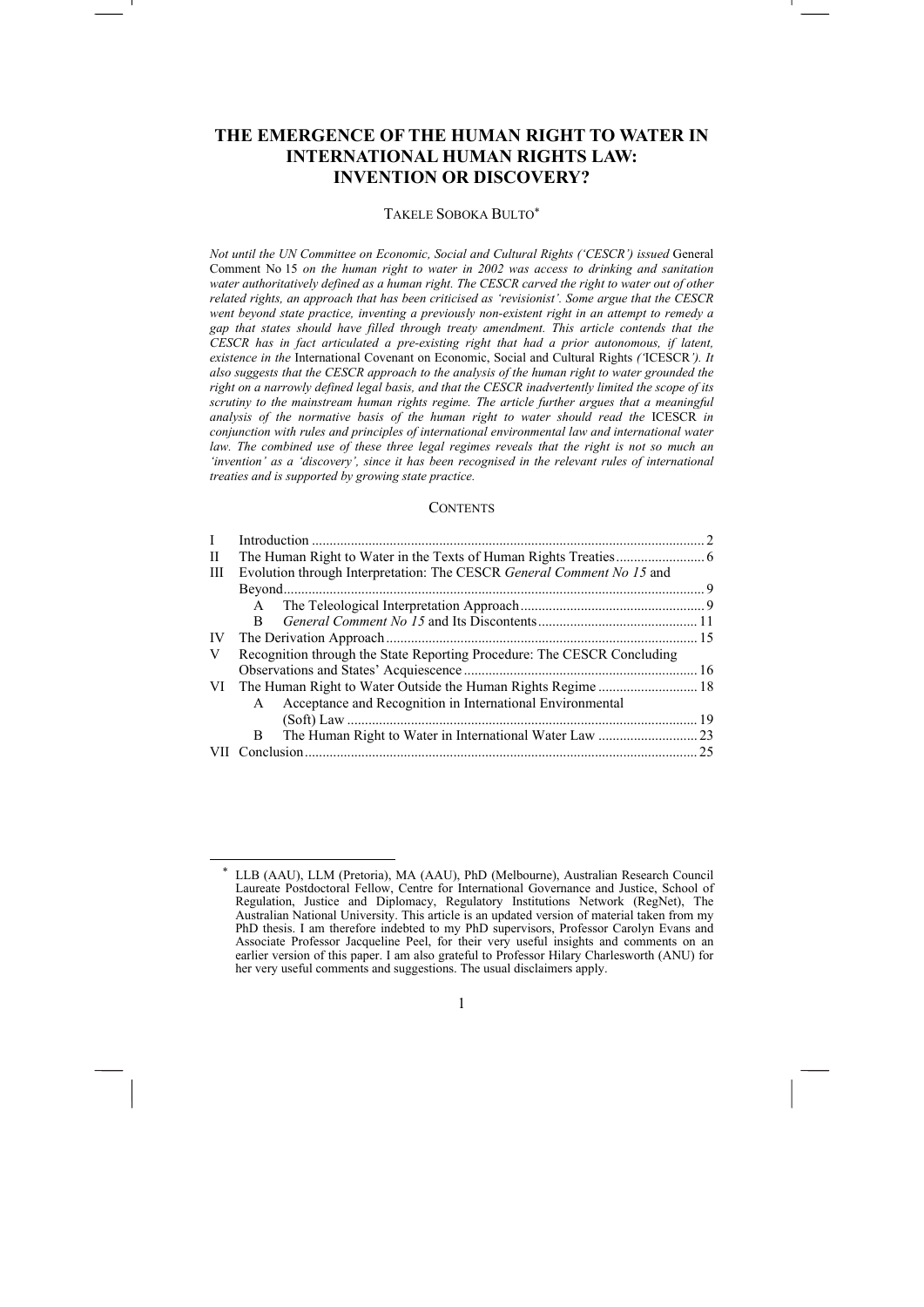#### I INTRODUCTION

The birth of the human right to water has been both slow and controversial. Indeed, perhaps no other right in the catalogue of international socioeconomic rights has had its status and normative basis as contested as the human right to water. Not until after the UN Committee on Economic, Social and Cultural Rights ('CESCR') issued *General Comment No 15*1 on the human right to water2 in 2002 has the right to drinking and sanitation water been authoritatively defined as a human right.<sup>3</sup> Save for some narrow exceptions,<sup>4</sup> the major UN human rights instruments do not make explicit mention of a fully-fledged human right to water.<sup>5</sup> Lacking comprehensive legal recognition in the major UN human rights instruments, the human right to water creates a hierarchy within a hierarchy, as it sits on the lowest rung of the already marginalised category of socioeconomic rights. The absence of a comprehensive guarantee for the human right to water in the universal human rights treaties has variously been dubbed 'odd, at best'6 and 'startling'.7 Humans can survive more than a month without food, but only about a week without water, as their bodies are between 60 and 80 per cent water by weight, depending upon the individual.8 It is disquieting that a right so basic and fundamental for bare human survival has not been given explicit expression in the major UN human rights treaties.

<sup>&</sup>lt;sup>1</sup> General Comments are authoritative interpretations by expert human rights monitoring bodies of the content of human rights treaty provisions that they are established to monitor. While highly persuasive, they are not legally binding.

<sup>&</sup>lt;sup>2</sup> General Comment No 15 (2002): The Right to Water (Arts 11 and 12 of the International Covenant on Economic, Social and Cultural Rights), 29<sup>th</sup> sess, Agenda Item 3, UN Doc E/C.12/2002/11 (20 January 2003) (*'General Comment No 15'*). According to para 2 of *General Comment No 15*, the human right to water 'entitles everyone to sufficient, safe, acceptable, physically accessible and affordable water for personal and domestic uses'.

<sup>3</sup> Vrinda Narain, 'Water as a Fundamental Right: A Perspective from India' (2010) 34 *Vermont Law Review* 917, 919; Stephen C McCaffrey, 'The Human Right to Water' in Edith Brown Weiss, Laurence Boisson de Chazournes and Nathalie Bernasconi-Osterwalder (eds), *Fresh Water and International Economic Law* (Oxford University Press, 2005) 93, 101.

<sup>4</sup> There has been a qualified recognition of aspects of the right to water as constituent elements of other rights. Such an approach narrows the scope of the right to water such that it can only be invoked in specifically limited circumstances and to benefit only a defined group of people protected under the relevant human rights treaty regimes: see Part II below.

<sup>&</sup>lt;sup>5</sup> See generally Stephen C McCaffrey, 'A Human Right to Water: Domestic and International Implications' (1992) 5 *The Georgetown International Environmental Law Review* 1; Stephen Tully, 'A Human Right to Access Water? A Critique of *General Comment No 15*' (2005) 23 *Netherlands Quarterly of Human Rights* 35; Peter H Gleick, 'The Human Right to Water' (1998) 1 *Water Policy* 487; Amanda Cahill, '"The Human Right to Water — A Right of Unique Status": The Legal Status and Normative Content of the Right to Water' (2005) 9 *International Journal of Human Rights* 389; Anton Kok, 'Privatisation and the Right to Access to Water' in Koen de Feyter and Felipe Gómez Isa (eds), *Privatisation and Human Rights in the Age of Globalisation* (Intersentia, 2005) 259, 259; Narain, above n 3, 919.

<sup>6</sup> McCaffrey, 'The Human Right to Water', above n 3, 94.

<sup>7</sup> Matthew Craven, 'Some Thoughts on the Emergent Right to Water' in Eibe Ridel and Peter Rothen (eds), *The Human Right to Water* (Berliner Wissenschafts-Verlag, 2006) 37, 39.

<sup>8</sup> Stephen C McCaffrey, *The Law of International Watercourses: Non-Navigational Uses* (Oxford University Press, 2001) 3–4.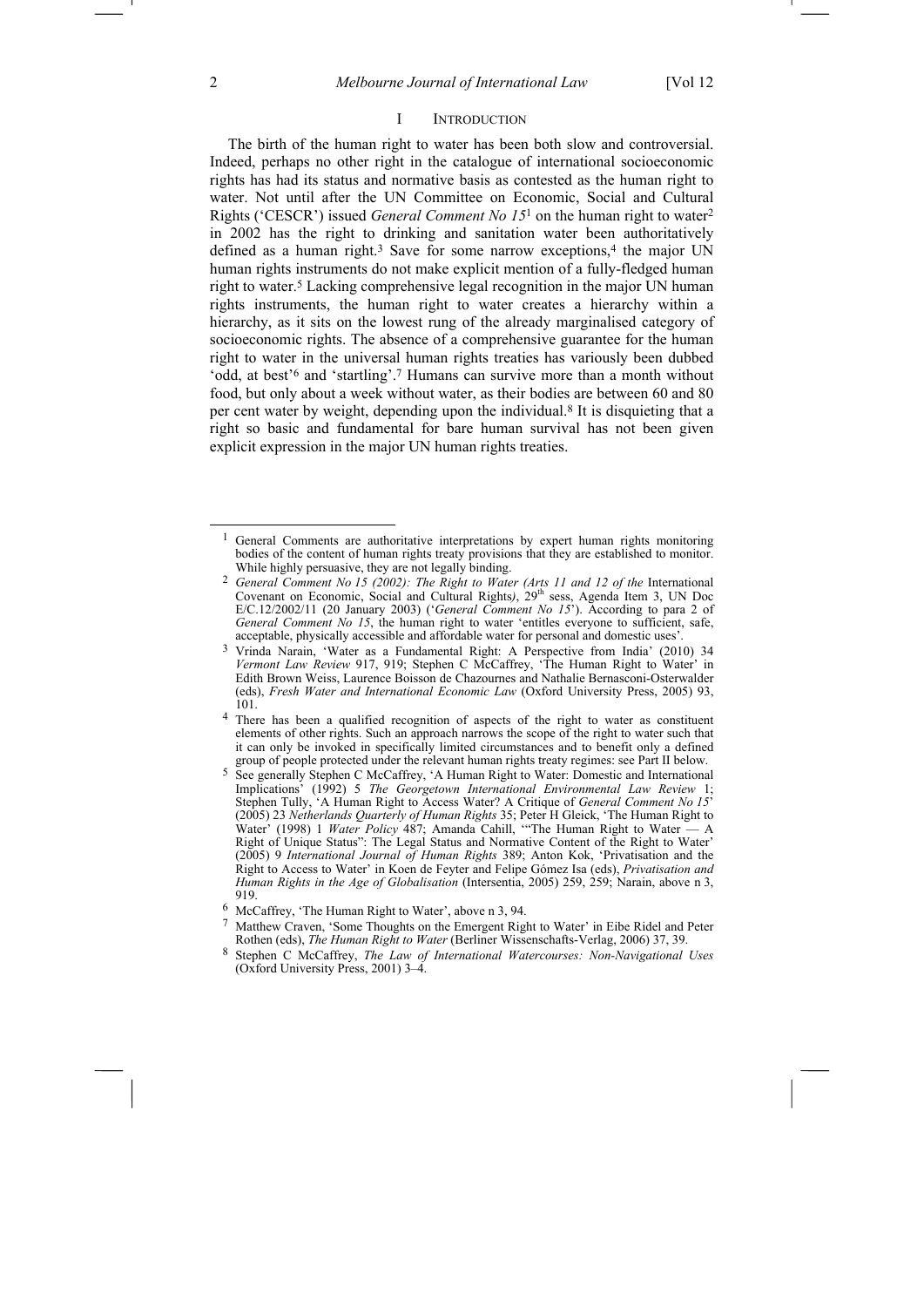Fresh attempts to establish the human right to water have been plagued by lack of legal articulation.<sup>9</sup> The CESCR has had to 'read in'<sup>10</sup> the right from the implicit terms of arts 11 and 12 of the *International Covenant on Economic, Social and Cultural Rights* ('*ICESCR*'),<sup>11</sup> which respectively provide for the right to an adequate standard of living and the right to the enjoyment of the highest attainable standard of physical and mental health. The CESCR thus broke new ground by unequivocally affirming that the *ICESCR* contains provisions that implicitly contain an autonomous human right to water.12

However, for all its innovative approaches to carving the human right to water out of other more explicit rights of the *ICESCR*, the CESCR and its *General Comment No 15* have been criticised as 'revisionist',13 and the CESCR's approach to the interpretation of arts 11 and 12 of the *ICESCR* has been criticised as 'unreflective'.14 The CESCR has been admonished for inventing a novel right to water,<sup>15</sup> which has been referred to as a 'new-born thing', <sup>16</sup> in a way that — to these commentators — is at odds with or ahead of state practice or what states parties envisaged upon their ratification of or accession to the *ICESCR*.17 The human right to water thus continues to be a favourite subject of academic controversy.

Arguments against the legal recognition of the right to water have taken two related approaches. To some, the right lacks an explicit and comprehensive

 <sup>9</sup> See generally United Nations Office of the High Commissioner for Human Rights, *The Right to Water* (Fact Sheet No 35, August 2010) 3; see also Ling-Yee Huang, 'Not Just Another Drop in the Human Rights Bucket: The Legal Significance of a Codified Human Right to Water' (2008) 20 *Florida Journal of International Law* 353, 353–4; Narain, above n 3, 917.

 $10$  'Reading-in' is an act of interpretation whereby a judicial or quasi-judicial body, following the object and purpose of a legal instrument, includes in its reading of a legislative instrument words or phrases that are not explicitly stated in the document. The effect is to read the instrument '*as if* certain words appeared in the statute. The words are notionally "included" to reflect in express, and therefore more readily observable form, the true construction of the words actually used, by way of a strained construction': James Spigelman, *Statutory Interpretation and Human Rights* (University of Queensland Press, 2008) 133–4 (emphasis in original).

<sup>11</sup> *International Covenant on Economic, Social and Cultural Rights*, opened for signature 19 December 1966, 993 UNTS 3 (entered into force 3 January 1976) ('*ICESCR*').

<sup>12</sup> As Malcolm Langford has observed, 'General Comment [No 15] may be of some surprise. The word "water" does not appear in the *Covenant* [*ICESCR*]. Recent international declarations … do not mention the right to water.' Malcolm Langford, 'The United Nations Concept of Water as a Human Right: A New Paradigm for Old Problems?' (2005) 21 *Water Resources Development* 273, 275 (emphasis removed).

<sup>13</sup> Tully, 'A Human Right to Access Water', above n 5, 37, quoting Michael J Dennis and David P Stewart, 'Justiciability of Economic, Social and Cultural Rights: Should There Be an International Complaints Mechanism to Adjudicate the Rights to Food, Water, Housing and Health?' (2004) 98 *American Journal of International Law* 493, 462.

<sup>14</sup> Stephen Tully, 'Flighty Purposes and Deeds: A Rejoinder to Malcolm Langford' (2006) 24 *Netherlands Quarterly of Human Rights* 461, 461.

<sup>15</sup> Tully, 'A Human Right to Access Water', above n 5.

<sup>16</sup> McCaffrey, 'The Human Right to Water', above n 3, 115.

<sup>17</sup> McCaffrey argues thus: 'While thus far State Parties to the Covenant have not objected to the interpretation contained in the *General Comment* [*No 15*], State Practice occurs more through accretion than avulsion. Thus it may take some time for countries to react, one way or the other': ibid 94.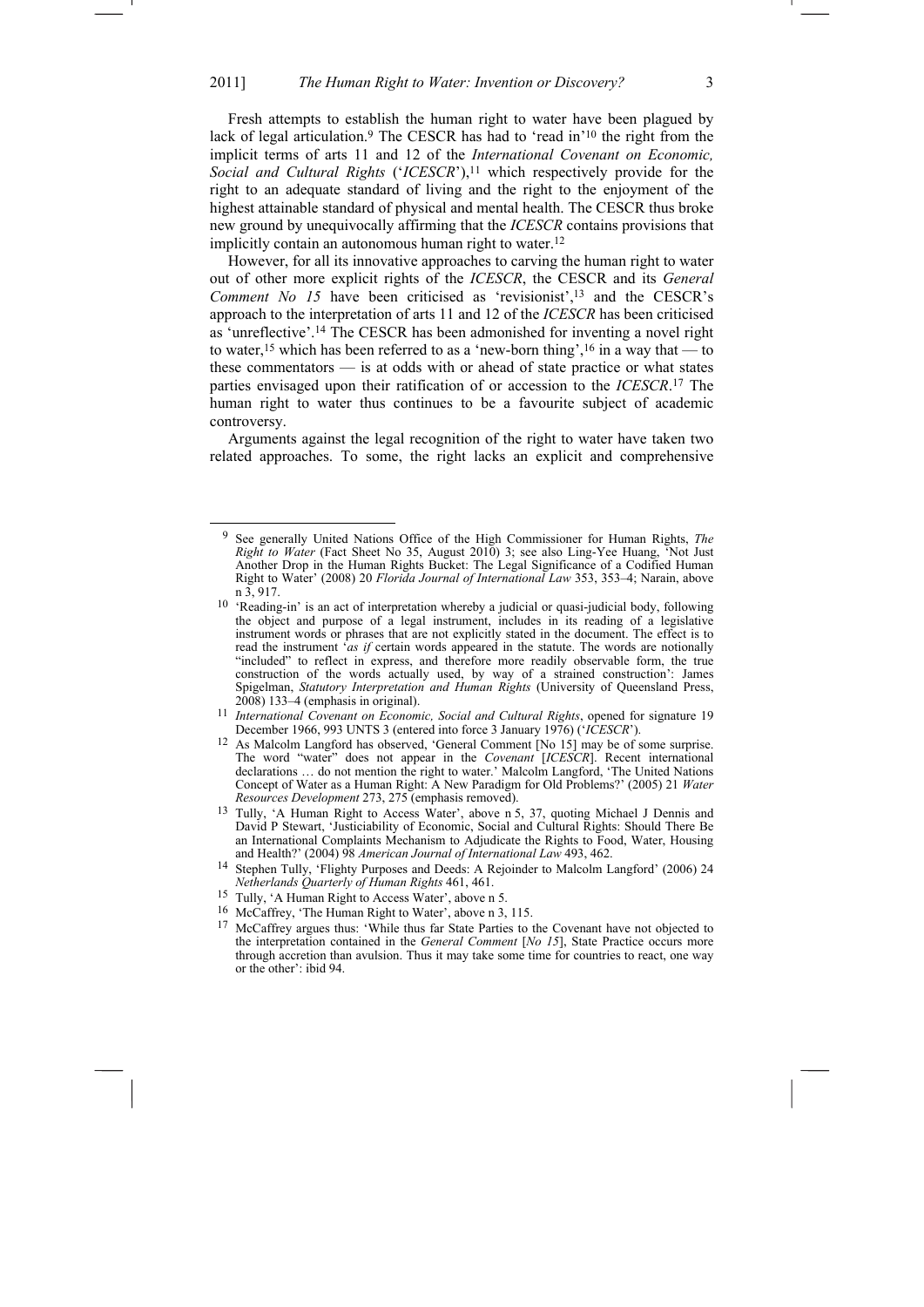expression in international human rights law, and does not exist as such.18 To others, it can be derived from such rights as the right to health and the right to life, but its scope is limited. For example, it cannot be claimed except when the rights of which it is a component are threatened because of a lack of an adequate quantity or quality of water.<sup>19</sup> This is meant to imply that the right to water is a derivative or ancillary right, available only in the context of the other more explicit rights of the *ICESCR*. In this sense, the right to water is an auxiliary entitlement that is subservient to other explicitly protected rights, and is dependent on the main right in the interest of which access to water is guaranteed.20 The right to water thus lacks an independent or free-standing status in its own right, and its realisation per se cannot be demanded. On this argument, access to drinking and sanitation water should be 'enveloped' with other rights and claimed as such.

Consequently, the normative terrain underlying the human right to water remains muddied. Academic literature on the human right to water has added to the prevailing confusion, and has given some credence to the reticence of many states to recognise and implement the right domestically. For instance, the UN General Assembly resolution that recognised water as a human right was passed with a positive vote of 122 states, but saw as many as 41 states abstaining in the belief that they did not owe a legal obligation to ensure the right towards their respective residents.21 This is a doubly dangerous trend. For one, it allows states wide wriggle room to evade responsibility for realising the right. Indeed, *General Comment No 15* of the CESCR came about because the Committee was alarmed by the fact that it was 'confronted continually with the widespread denial of the right to water in developing as well as developed countries'.22 In the absence of formal recognition of the right, the correlative obligations of states to *respect*, *protect* and *fulfil* the right do not apply.23 For another, right holders would not be able to have their rights addressed or violations thereof remedied. Unless the right is firmly established, lack of access to basic drinking and sanitation water would give rise to a scenario where 'there is no breach of obligation, nobody at fault, nobody who can be held to account, nobody to blame

<sup>18</sup> See generally Amanda Cahill, 'Protecting Rights in the Face of Scarcity: The Right to Water' in Mark Gibney and Sigrun Skogly (eds), *Universal Human Rights and Extraterritorial Obligations* (University of Pennsylvania Press, 2010) 194; McCaffrey, 'The Human Right to Water', above n 3.

<sup>19</sup> See generally Cahill, 'A Right of Unique Status', above n 5.

<sup>20</sup> Cahill, 'Protecting Rights in the Face of Scarcity', above n 18, 194.

<sup>&</sup>lt;sup>21</sup> *The Human Right to Water and Sanitation*, GA Res 64/292, UN GAOR, 64<sup>th</sup> sess, 108<sup>th</sup> plen mtg, Agenda Item 48, UN Doc A/RES/64/292 (3 August 2010). According to Paula Gerber and Bruce Chen, the adoption of this declaration 'suggests that the tide has turned, and the right to water is now a legitimate part of international human rights law'. Paula Gerber and Bruce Chen, 'Recognition of the Human Right to Water: Has the Tide Turned?' (2011) 36 *Alternative Law Journal* 21, 26. However, since this resolution is merely a declaration, its nature as a soft law might render it too soft to command compliance as a matter of legal duty. For a detailed analysis of this point, see Part VI(A) below.

<sup>22</sup> *General Comment No 15*, UN Doc E/C.12/2002/11, para 1.

<sup>23</sup> The whole international human rights regime is tailored towards establishing a binary right-duty relationship, hence between right-holders and duty bearers: see Margot E Salomon, *Global Responsibility for Human Rights: World Poverty and the Development of International Law* (Oxford University Press, 2007) 132; Frédéric Mégret, 'Nature of Obligations' in Daniel Moeckli et al (eds), *International Human Rights Law* (Oxford University Press, 2010) 130–2.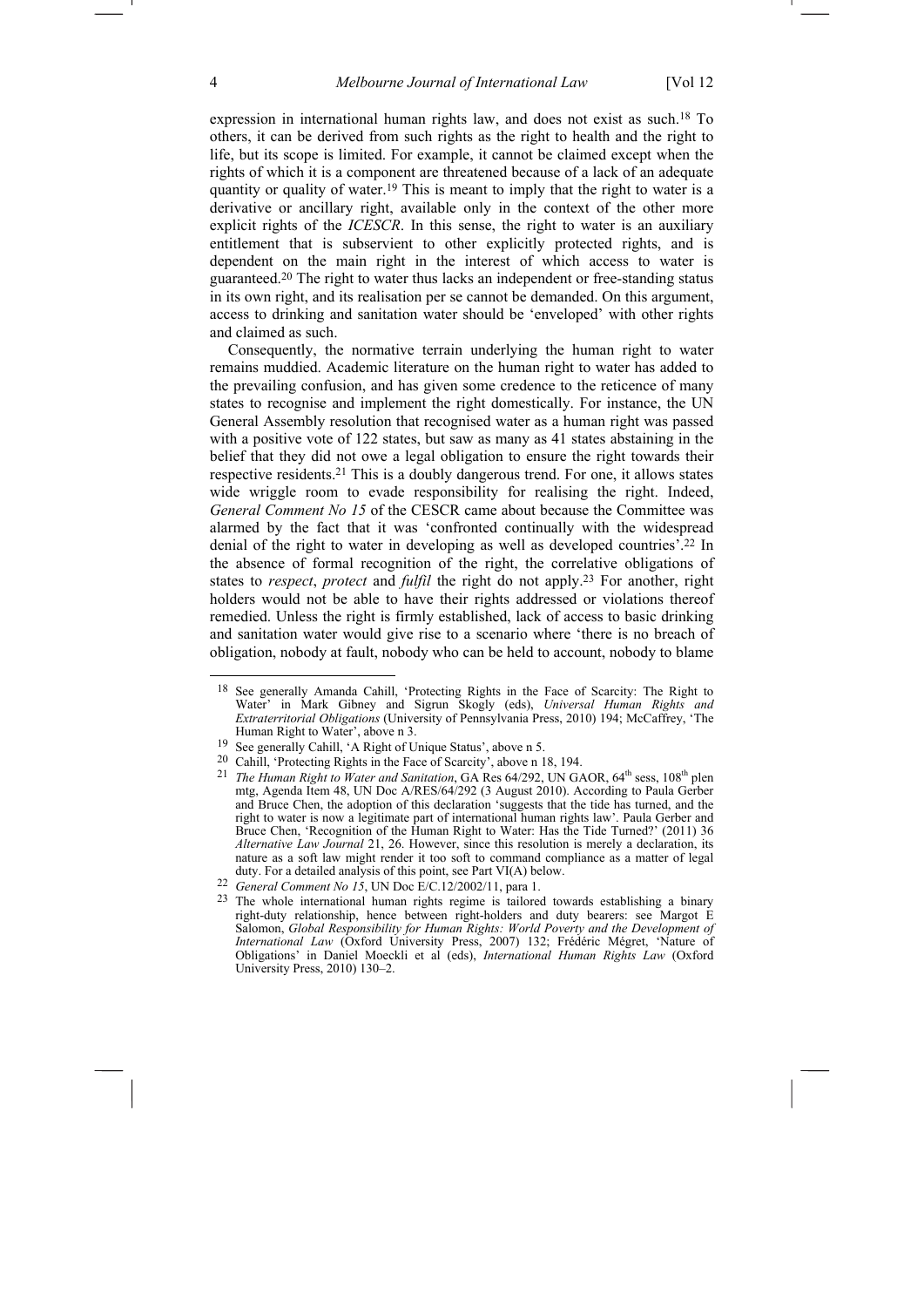and nobody who owes redress'.24 In a situation of worsening scarcity of fresh water resources, and the increasing number of people without basic access to the same,<sup>25</sup> the analysis of the uncertainty surrounding the legal basis and status of the human right to water is not merely of academic interest. It is also part of addressing the practical problems of ensuring right holders' access to water for survival needs through its contribution to the clarification of the legal basis of the right and related state obligations. It may help relevant right holders, activists and litigants, policymakers and duty bearers in the interpretation, application or remedying of the right in question.26

This article argues that a free-standing human right to water has been an implied and latent component of other, more explicitly guaranteed, socioeconomic rights of the *ICESCR* and other water-related treaties. It demonstrates that *General Comment No 15* of the CESCR has simply articulated a pre-existing right that had a prior autonomous existence and a firm legal basis in the *ICESCR*, supported by state practice and international environmental law and international water law. It also suggests that the CESCR approach to the analysis of the human right to water has grounded the right on a narrowly defined legal basis, as the scope of CESCR's analysis in *General Comment No 15* was limited to the human rights regime. The article contends that a comprehensive analysis of the normative basis of the human right to water requires reading the *ICESCR* in conjunction with the rules and principles of international water law and environmental law. The combined use of these three legal regimes reveals that the right has been latently, as well as patently, recognised in the relevant rules of international treaties and that it has been supported by an increasing body of state practice.

Part II charts the normative basis of the human right to water in the texts of relevant human rights treaties. Parts III–V analyse three approaches to the 'discovery' of the human right to water, through which the CESCR grounded the human right to water in the latent corpus of international human rights law in general and the *ICESCR* in particular. Part VI analyses parallel developments beyond the human rights regime. It highlights that there has been rising recognition of the human right to water as part of debates on principles of international environmental law and international water law. Part VII draws the threads together and concludes that the human right to water is an independent entitlement, with its legal basis scattered in the *ICESCR*, international water law and environmental law regimes.

<sup>24</sup> Onora O'Neill, 'The Dark Side of Human Rights' (2005) 81 *International Affairs* 427, 430.

<sup>25</sup> Currently, some 884 million people do not have access to improved sources of drinking water, while 2.6 billion lack access to improved sanitation facilities. Worse, these figures do not tell the whole truth as millions of poor people living under similar conditions in informal settlements are simply missing from the statistics: see United Nations Office of the High Commissioner for Human Rights, above n 9, 1; *The Human Right to Water and Sanitation*, UN Doc A/RES/64/292, 2.

<sup>26</sup> In this sense, academic commentators are sometimes referred to as an 'open community of constitutional interpreters' as a group of 'free and rational society receptive to a pluralist interplay of forces and ideas' shaping the destiny of a certain legal instrument: Lourens Du Plessis, 'Legal Academics and the Open Community of Constitutional Interpreters' (1996) 12 *South African Journal on Human Rights* 214, 215.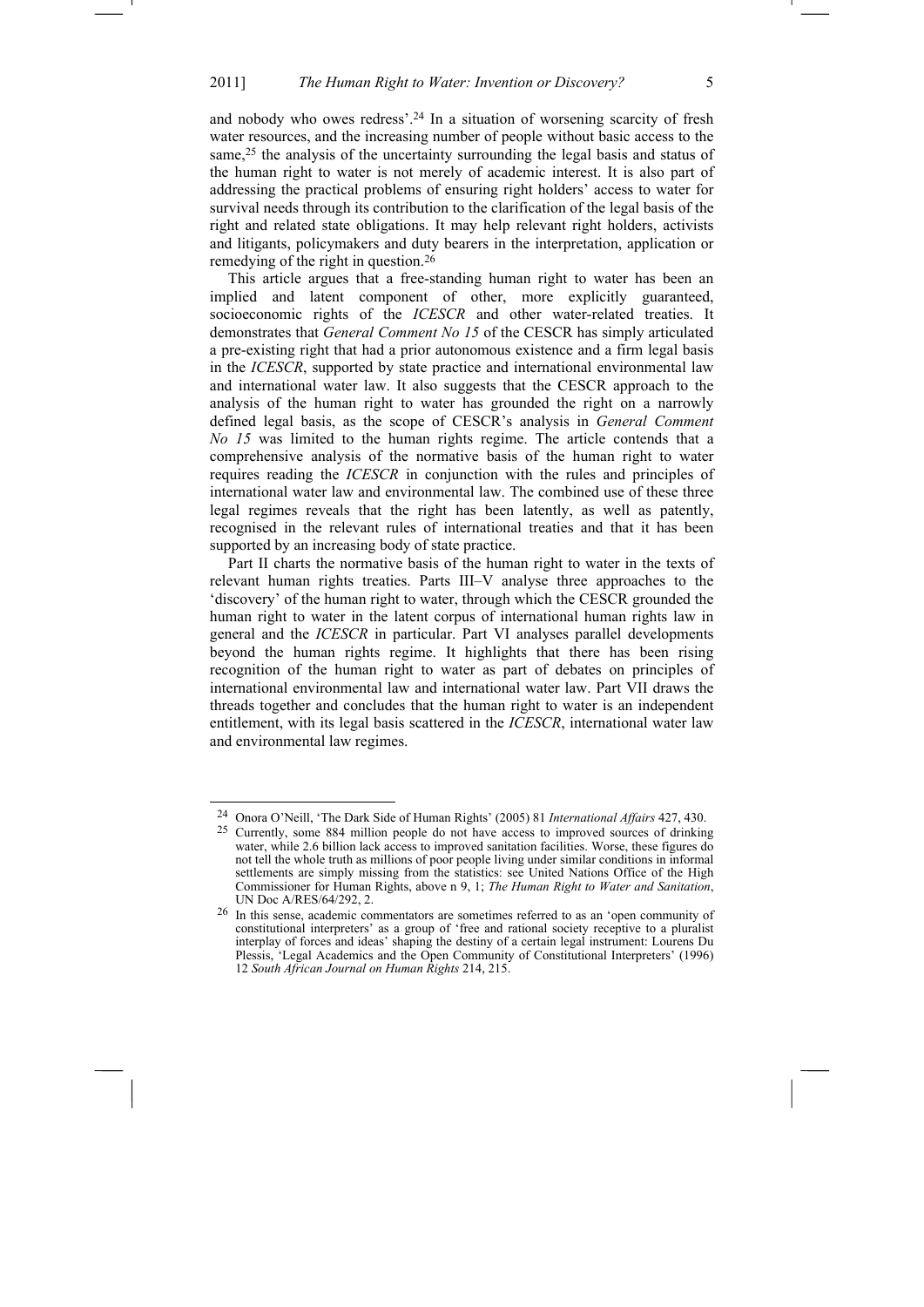-

# II THE HUMAN RIGHT TO WATER IN THE TEXTS OF HUMAN RIGHTS TREATIES

Notwithstanding the relative marginalisation that has characterised their implementation as compared to their civil and political counterparts,27 international socioeconomic rights have passed the stage in their normative development where questions are asked as to whether they are rights per se, or mere aspirations of moral character, devoid of legal bite.28 Legal protections of socioeconomic rights emerged much later than those afforded to civil and political rights whose standards have gone through long processes of progressive development, norm clarification and judicial scrutiny.29 Indeed, socioeconomic rights came into full prominence only in the late 20<sup>th</sup> century.<sup>30</sup> As a consequence, the ambit, core content and attendant state duties relative to socioeconomic rights are still evolving.<sup>31</sup> Nevertheless, since these rights have been formally consecrated in international human rights treaties, the identification of a specific legal basis for the majority of socioeconomic rights guarantees has generally become an easier matter of locating a specific provision in the relevant human rights treaties. Even staunch critics of the international legal protection or justiciability of socioeconomic rights agree that this group of rights has now attained universal recognition.32 The principal questions that arise in relation to these rights now pertain instead to how to enhance their justiciability and enforceability as well as the normative content of the entitlements and the corresponding state duties that their international recognition entails. As Martin Scheinin noted, '[t]he problem relating to the legal

<sup>27</sup> See Joseph Oloka-Onyango, 'Reinforcing Marginalized Rights in an Age of Globalization: International Mechanisms, Non-State Actors, and the Struggle for Peoples' Rights in Africa' (2003) 18 *American University International Law Review* 851; Christof Heyns, 'Civil and Political Rights in the African Charter' in Malcolm Evans and Rachel Murray (eds), *The African Charter on Human and Peoples' Rights: The System in Practice, 1986–2000*  (Cambridge University Press, 2002) 137, 137; Asbjørn Eide and Allan Rosas, 'Economic, Social and Cultural Rights: A Universal Challenge' in Asbjørn Eide, Catarina Krause and Allan Rosas (eds), *Economic, Social and Cultural Rights: A Textbook* (Martinus Nijhoff, 2<sup>nd</sup> ed, 2001) 3, 3; David Beetham, 'What Future for Economic and Social Rights?' (1995) 43(4) *Political Studies* 41, 41.

 $28$  Foremost among the early sceptics is E W Vierdag, who argued that 'only enforceable rights will be considered as "real", legal rights' and that the lack of a complaints procedure under the *ICESCR* would reduce the rights enshrined therein to nothing more than hortatory. According to Vierdag, the word 'rights' should be reserved 'for those rights that are capable of being enforced by their bearers in courts of law, or in a comparable manner': E W Vierdag, 'The Legal Nature of the Rights Granted by the *International Covenant on Economic, Social and Cultural Rights*' (1978) 9 *Netherlands Yearbook of International Law* 69, 73; cf G J H van Hoof, 'The Legal Nature of Economic, Social and Cultural Rights: A Rebuttal of Some Traditional Views' in P Alston and K Tomaševski (eds), *The Right to Food* (Martinus Nijhoff, 1984) 97.

<sup>&</sup>lt;sup>29</sup> See Robert E Robertson, 'Measuring State Compliance with the Obligations to Devote the "Maximum Available Resources" to Realizing Economic, Social, and Cultural Rights' (1994) 16 *Human Rights Quarterly* 693, 693–4; Philip Alston, 'Putting Economic, Social and Cultural Rights Back on the Agenda of the United States' (Working Paper No 22, Center for Human Rights and Global Justice, New York University School of Law, 2009) 2.

<sup>30</sup> O'Neill, above n 24, 427.

<sup>31</sup> Scott Leckie and Anne Gallagher (eds), *Economic, Social, and Cultural Rights: A Legal Resource Guide* (University of Pennsylvania Press, 2006) xiii.

<sup>32</sup> O'Neill, above n 24, 428; Michael J Dennis and David P Stewart, 'Justiciability of Economic, Social and Cultural Rights: Should There Be an International Complaints Mechanism to Adjudicate the Rights to Food, Water, Housing, and Health?' (2004) 98 *American Journal of International Law* 462, 463.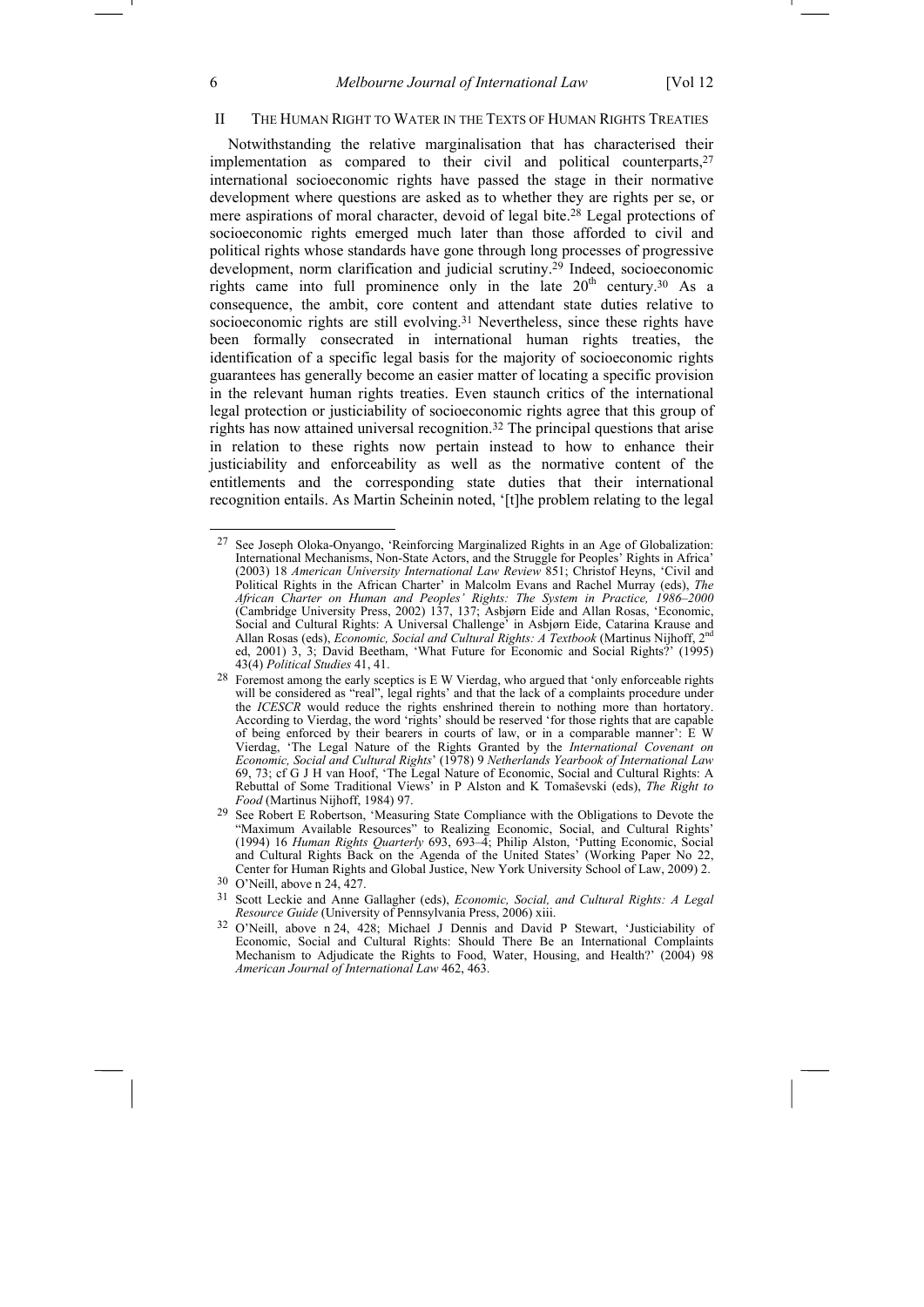nature of social and economic rights does not relate to their validity but rather to their applicability'.33 But as they are set out in explicit provisions in human rights treaties, questions about the very existence of the rights seldom arise.34

The same cannot be said about the human right to water. As noted at the outset, the human right to water is still vying for a status similar to the other, explicitly recognised, socioeconomic rights. A human rights treaty that mentions the right to water by name is more an exception than the norm. This temporarily stopped the UN Sub-Commission on the Protection and Promotion of Human Rights from appointing a Special Rapporteur on the right to water. The Commission, observing that the human right to water was undefined, had to temporarily postpone the appointment of its first Special Rapporteur on the human right to water.35 It requested a Senegalese jurist, Mr El-Hadji Guissé, to investigate the status of the right to water for drinking and sanitation purposes.36 Mr Guissé submitted his report on the right to water,  $37$  and was subsequently entrusted with the promotion and protection of the right as a Special Rapporteur on the same.38

The right to water has been such a 'great unknown' in the human rights catalogue that some have even asked 'if it is proper to name it [as a human right]'.39 This has meant that questions are raised about the propriety of the use of a definite article before the right, as 'the' right to water as opposed to 'a' right to water.40 The argument is that the human right to water cannot be accorded the same legal status and recognition as the other, more explicitly guaranteed, socioeconomic rights within the existing corpus of the international human rights regime. Some have even called for the adoption of a global convention that accords the right to water the status of a right per  $se^{41}$  Thus, any meaningful analysis of the problems of implementation of the right and associated states' obligations must examine the normative basis of the right as a starting point.

The implementation of a given human right depends upon the extent of its legal recognition in a binding instrument. It is difficult for monitoring and adjudicatory bodies to respond to violations of a right that is imprecise about the

<sup>33</sup> Martin Scheinin, 'Economic, Social and Cultural Rights' in Asbjørn Eide, Catarina Krause and Allan Rosas (eds), *Economic, Social and Cultural Rights: A Textbook* (Martinus Nijhoff,  $2<sup>nd</sup>$  revised ed, 2001) 29, 29.

<sup>34</sup> See generally Sage Russell, 'Minimum State Obligations: International Dimensions' in Danie Brand and Sage Russell (eds), *Exploring the Core Content of Socio-Economic Rights: South African and International Perspectives* (Protea Book House, 2002) 11.

<sup>35</sup> Tully, 'A Human Right to Access Water', above n 5, 36.

<sup>36</sup> Ibid.

<sup>37</sup> See El Hadji Guissé, *The Right of Access of Everyone to Drinking Water Supply and Sanitation Services (Working Paper)* UN ESCOR, 50th sess, Agenda Item 4, UN Doc E/CN.4/Sub.2/1998/7 (10 June 1998).

<sup>38</sup> Tully, 'A Human Right to Access Water', above n 5, 36.

<sup>&</sup>lt;sup>39</sup> Richard P Hiskes, 'Missing the Green: Golf Course Ecology, Environmental Justice, and Local "Fulfillment" of the Human Right to Water' (2010) 32 *Human Rights Quarterly* 326, 327.

<sup>40</sup> McCaffrey, 'The Human Right to Water', above n 3, 93–4; Stephen C McCaffrey and Kate J Neville, 'Small Capacity and Big Responsibilities: Financial and Legal Implications of a Human Right to Water for Developing Countries' (2009) 21 *Georgetown International Environmental Law Review* 679, 681 (intentionally referring to the right as 'a' right instead of 'the' right).

<sup>41</sup> See, eg, Kerry Tetzlaff, 'Towards a Global Convention on the Right to Water?' (2005) 2 *New Zealand Postgraduate Law e-Journal* 2, 31.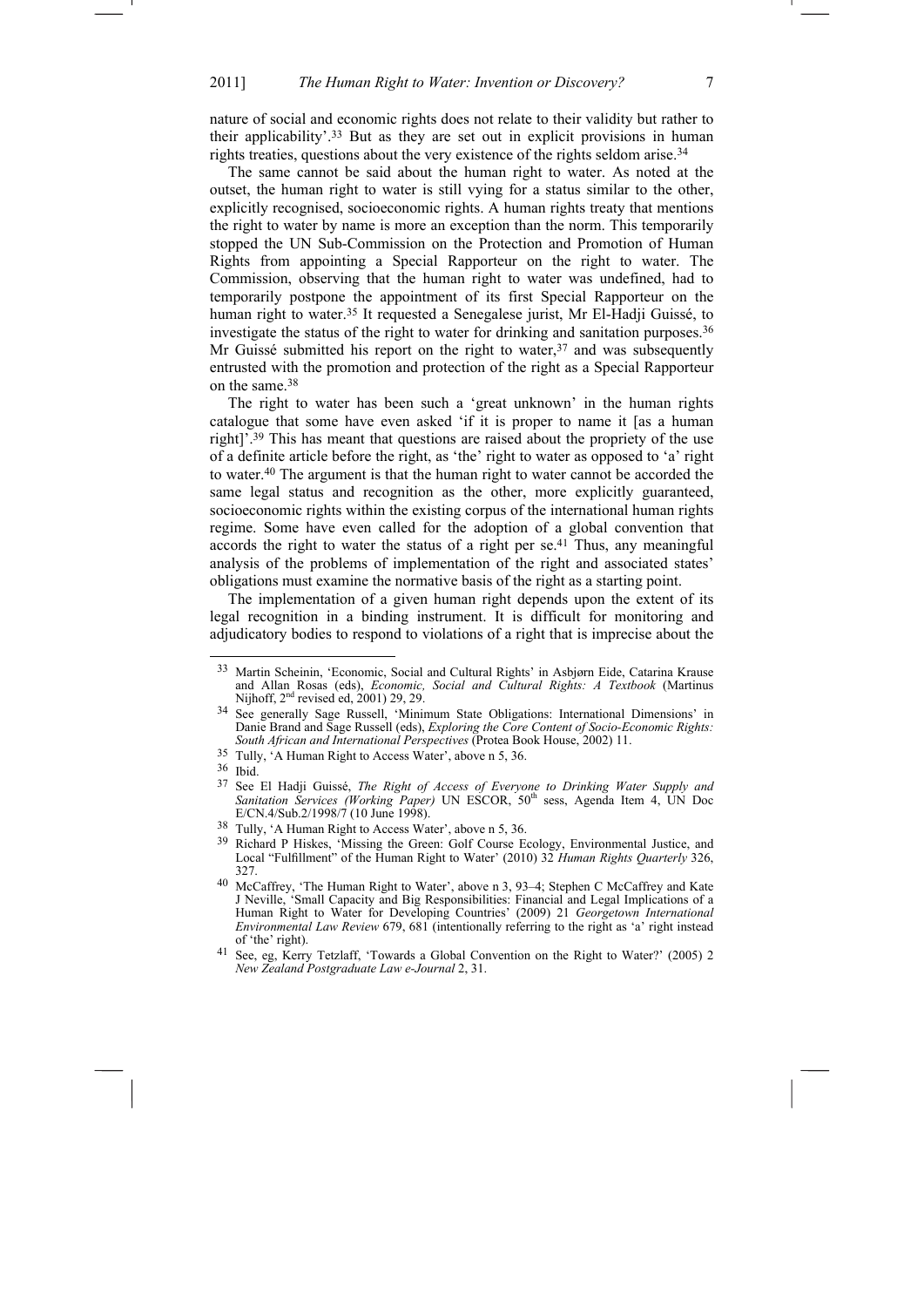individual freedoms and entitlements or the state obligations it entails.42 After all, the existence of a human right is contingent upon its formal approbation in a given legal regime. This applies to the human right to water. Moreover, the obscurity of the normative basis of a right (and hence its content) makes it significantly more difficult for rights holders or activists and litigants acting on their behalf to 'spot' breaches with ease and specificity, thereby negatively impacting upon their implementation and enforcement.43 Accordingly, the former Special Rapporteur on the Right to Water, Mr El-Hadji Guissé, found it essential to identify and clarify the legal basis of the human right to water 'since it would be impossible for individuals to call for this right without a legal text to support them'.<sup>44</sup>

The explicit provisions of the *ICESCR* and the *Universal Declaration of Human Rights*45 are silent about the right to water. At the universal level, there are only two human rights instruments that make explicit, if brief, mention of water. In the *Convention on the Elimination of All Forms of Discrimination against Women* ('*CEDAW*'),46 state parties are duty bound to ensure that women have the right to 'enjoy adequate living conditions, particularly in relation to ... water supply'.<sup>47</sup> Under the *Convention on the Rights of the Child* ('*CRC*'),<sup>48</sup> states parties undertake to combat disease and malnutrition 'through the provision of adequate nutritious food and clean drinking water'.49

While these provisions are the only two global instruments that explicitly provide for the human right to water,50 they are far from comprehensive. In the *CEDAW* the right to water is recognised only in the context of ensuring adequate living conditions of women, and arguably does not apply to any other group of people. In the *CRC* it is a means of prevention of disease and malnutrition of children. The scope of the provisions also excludes adults as they apply only to children. Moreover, even in relation to the beneficiaries of the instrument — children — the provision in the *CRC* only relates to a certain aspect, namely, quality of water, and is silent about the quantity of water which

<sup>42</sup> See Takele Soboka Bulto, 'The Utility of Cross-Cutting Rights in Enhancing Justiciability of Socio-Economic Rights in the African Charter on Human and Peoples' Rights' (2010) 29 *University of Tasmania Law Review* 142, 151–2.

<sup>43</sup> Takele Soboka Bulto, 'The Indirect Approach to Promote Justiciability of Socio-Economic Rights of the African Charter on Human and Peoples' Rights' in Rachel H Murray (ed), *Human Rights Litigation and the Domestication of International Human Rights in Sub-Saharan Africa* (International Commission of Jurists — Kenya, 2009) 135.

<sup>44</sup> Sub-Commission on the Promotion and Protection of Human Rights, 'Sub-Commission Begins Consideration of Economic, Social and Cultural Rights' (Press Release, 7 August 2003) <http://www.unhchr.ch/huricane/huricane.nsf/0/9E2A907D8C9AB866C1256D7C00 26017B?opendocument>.

<sup>45</sup> *Universal Declaration of Human Rights*, GA Res 217(III) A, UN GAOR, 3rd Comm, 3rd sess,  $183^{rd}$  plen mtg, Agenda Item 58, UN Doc A/RES/217(III) A (10 December 1948).

<sup>46</sup> *Convention on the Elimination of All Forms of Discrimination against Women*, opened for signature 18 December 1979, 1249 UNTS 13 (entered into force 3 September 1981) ('*CEDAW*').

<sup>47</sup> *CEDAW* art 14(2)(h).

<sup>48</sup> *Convention on the Rights of the Child*, opened for signature 20 November 1989, 1577 UNTS 3 (entered into force 2 September 1990) ('*CRC*').

<sup>49</sup> Ibid art 24(2).

<sup>50</sup> See Cahill, 'A Right of Unique Status', above n 5, 391.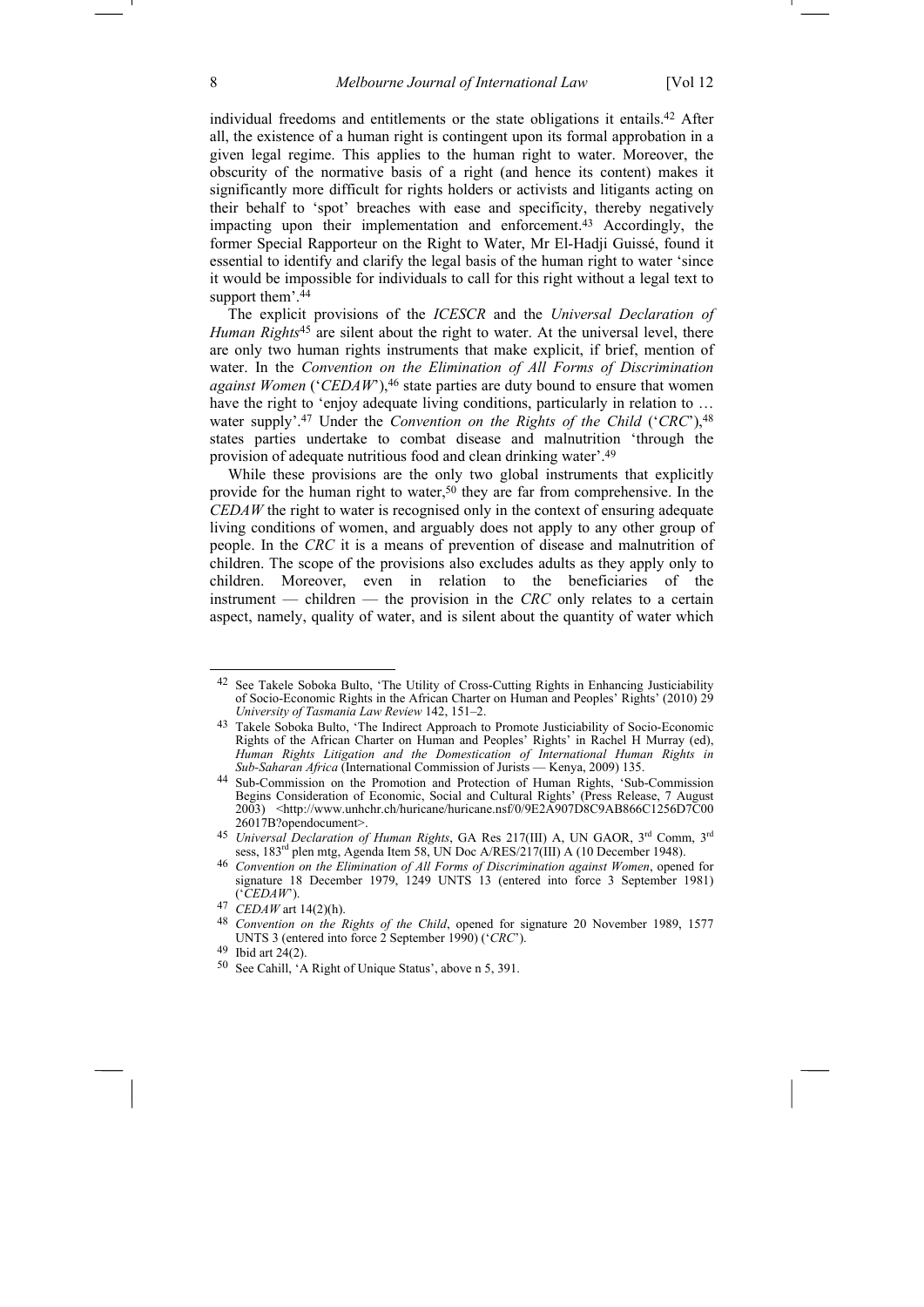the beneficiaries are entitled to claim.51 Furthermore, the *CRC* and the *CEDAW* only place a duty on governments to ensure that the human right to water is provided to persons, without providing for corresponding subjective entitlements for human beings in human rights terms.52

# III EVOLUTION THROUGH INTERPRETATION: THE CESCR *GENERAL COMMENT NO 15* AND BEYOND

The most comprehensive and authoritative interpretation of the human right to water to date is *General Comment No 15* of the CESCR, adopted in November 2002.53 Its adoption has drawn increased attention from scholars and practitioners to the examination of theoretical and practical dimensions of the emergent human right to water.54 Indeed, the contribution of *General Comment No 15* towards the debate surrounding the development and explication of the human right to water cannot be overstated. First, it clearly stated for the first time that there is an autonomous (free-standing) human right to water under existing human rights instruments, notably the *ICESCR*.<sup>55</sup> Secondly, it elaborated the normative content of the right under the *ICESCR*. 56 In addition, the CESCR addressed the typologies and extent of discrete obligations of states in the realisation of the human right to water.57

# A *The Teleological Interpretation Approach*

The lack of an explicit protection of the human right to water in the *ICESCR* meant that the CESCR was forced to find innovative ways to ground the right in the elastic and inclusionary terms of the *ICESCR* through the use of teleological (purposive) interpretation. This approach to interpretation dictates that primary importance should be given to the object and purpose of a legal provision, rather than giving the instrument a narrow and restricted meaning. The overall effect is that a court or quasi-judicial body is to prefer a construction that would promote the purpose of legislation in all stages of the process of interpretation.58 An interpretation method that is at the heart of the jurisprudence of the European Court of Human Rights,<sup>59</sup> the African Commission<sup>60</sup> and domestic courts,<sup>61</sup> the

<sup>51</sup> Ibid; Melvin Woodhouse, 'Threshold, Reporting, and Accountability for a Right to Water under International Law' (2004) 8 *University of Denver Water Law Review* 171, 173.

<sup>52</sup> McCaffrey, 'The Human Right to Water', above n 3, 98.

<sup>53</sup> McCaffrey and Neville, above n 40, 681–2.

<sup>54</sup> See Eibe Riedel, 'The Human Right to Water and the *General Comment No 15* of the CESCR' in Eibe Riedel and Peter Rothen (eds), *The Human Right to Water* (Berliner Wissenschafts-Verlag, 2006) 19, 19; Narain, above n 3, 919.

<sup>55</sup> *General Comment No 15*, UN Doc E/C.12/2002/11, para 2.

<sup>56</sup> Ibid paras 10–15.

<sup>57</sup> Ibid paras 17–38.

<sup>58</sup> Kath Hall and Claire Macken, *Legislation and Statutory Interpretation* (LexisNexis Butterworths, 2nd ed, 2009) 74; Donald Gifford, *Statutory Interpretation* (Law Book, 1990) 49–51.

<sup>59</sup> Mireille Delmas-Marty (ed), *The European Convention for the Protection of Human Rights: International Protection versus National Restrictions* (Christine Chodkiewicz trans, Martinus Nijhoff, 1992) 292; Henry G Schermers and Denis F Waelbroeck, *Judicial Protection in the European Union* (Kluwer Law International, 6<sup>th</sup> ed, 2001) 21-2.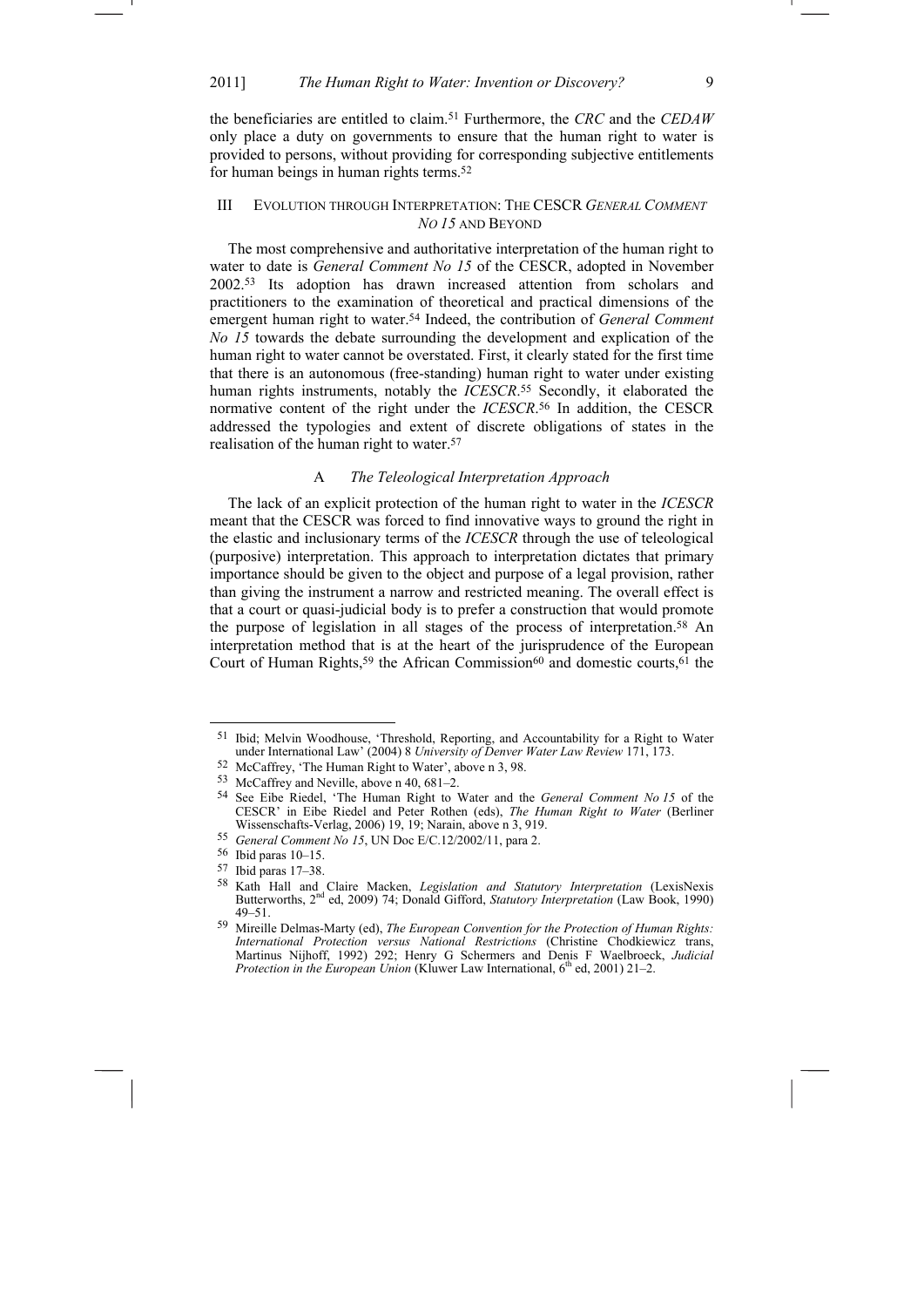teleological approach to treaty interpretation — also called the purposive interpretation approach<sup>62</sup> — dictates that ambiguities and lacunae in treaty provisions should be interpreted in such a way that best serves the object and purpose of the treaty.63

Teleological interpretation is used, inter alia, to promote the objectives for which the rule of law was designed and to fill legal gaps in a given legal order.<sup>64</sup> The CESCR's approach in its *General Comment No 15* serves these two purposes. By defining the right holders' entitlements and duty bearers' obligations in the realisation of the human right to water, it expanded and promoted the human rights guaranteed under the *ICESCR*. More importantly, by explicating the latent content of the *ICESCR* in relation to the human right to water, it attempted to fill the gap in the protective regime relating to the human right to water that had been missing from the explicit terms of the *ICESCR*.

The CESCR carved out a free-standing right to water from, inter alia, the provisions of art 11 (the right to an adequate standard of living) of the *ICESCR*. Article 11(1) provides that:

The States Parties to the present Covenant recognize the right of everyone to an adequate standard of living for himself and his family, including adequate food, clothing and housing, and to the continuous improvement of living conditions. The States Parties will take appropriate steps to ensure the realization of this right, recognizing to this effect the essential importance of international co-operation based on free consent.

The CESCR put special emphasis on the usage of the word 'including' in the phrase 'including adequate food, clothing and housing'. Undeterred by the lack of any mention of the right to water in the list, the CESCR viewed the manner in which the word 'including' is put in front of the list (food, clothing and housing) as indicative of the fact that the catalogue of rights guaranteed under art 11(1) of the *ICESCR* is not exhaustive. Since art 11 seeks to guarantee the right to an adequate standard of living to right-holders, the prerequisites of which comprise food, housing and clothing, the inclusion of the right to water in the list is in consonance with the object and purpose of art 11(1). Access to an adequate quantity and quality of water is as crucial — or, arguably, even more so — as the more explicitly guaranteed elements of the right to an adequate standard of living listed under art 11(1).

The approach of the CESCR has therefore taken care not to overstretch the ambit of art 11, as it only added a similarly essential component of the rights guaranteed under the provision. The CESCR stated that '[t]he right to water clearly falls within the category of guarantees essential for securing an adequate

<sup>60</sup> See Danwood Mzikenge Chirwa, 'African Regional Human Rights System: The Promise of Recent Jurisprudence on Social Rights' in Malcolm Langford (ed), *Social Rights Jurisprudence: Emerging Trends in International and Comparative Law* (Cambridge University Press, 2008) 323, 338. This is also in line with the controlling rule of interpretation under art 31(1) of the *Vienna Convention on the Law of Treaties*, opened for signature 23 May 1969, 1155 UNTS 331 (entered into force 27 January 1980) ('*VCLT*'): see below n 87 and accompanying text.

<sup>61</sup> Gifford, above n 58, 49.

<sup>62</sup> See Schermers and Waelbroeck, above n 59, 21.

 $63$  Ibid; Delmas-Marty, above n 59, 292–3.

<sup>64</sup> Schermers and Waelbroeck, above n 59, 21.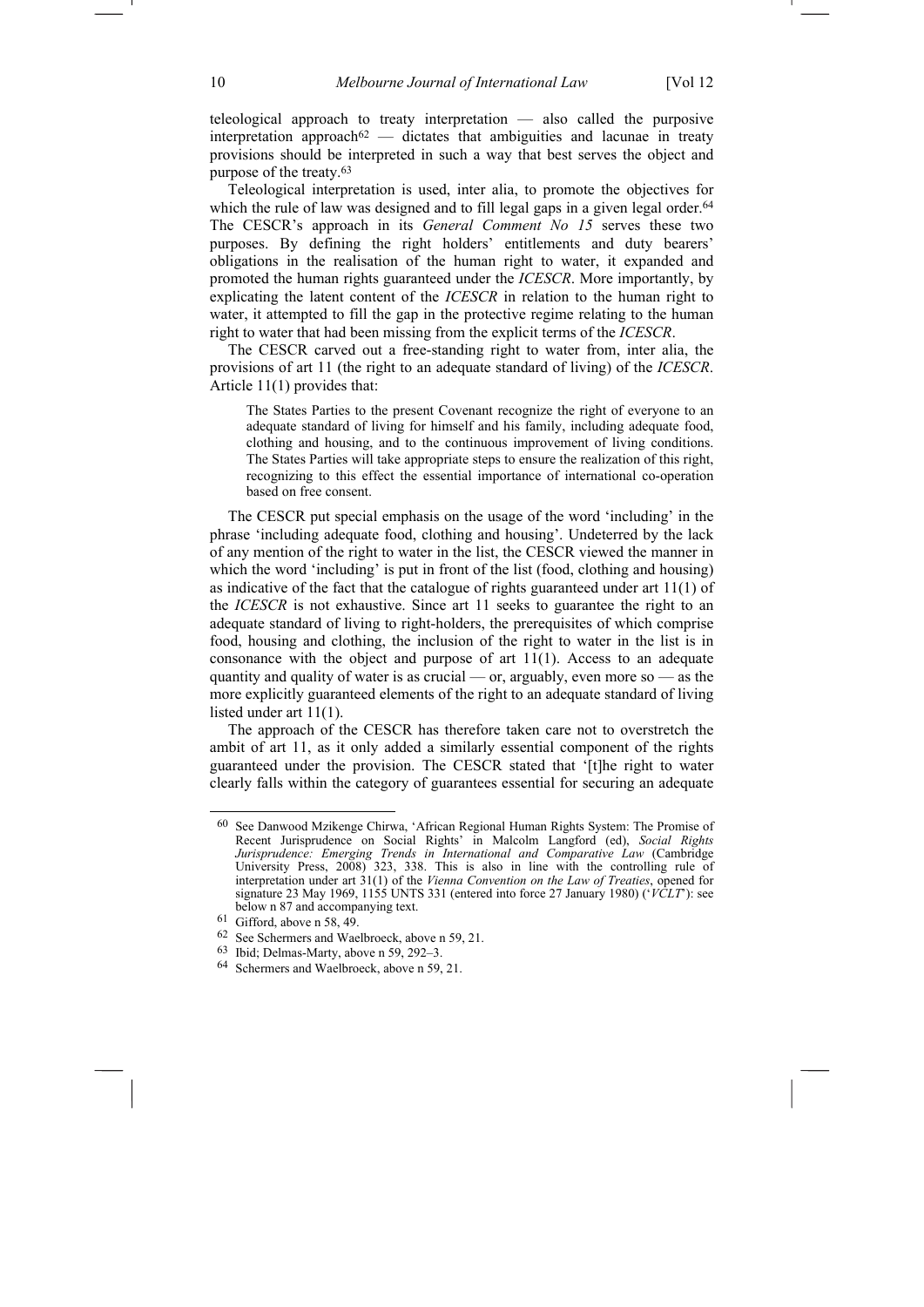standard of living, particularly since it is one of the most fundamental conditions of survival'.65

# B General Comment No 15 *and Its Discontents*

Despite its utility in the explication of the right to water in an authoritative form, *General Comment No 15* has not been without its critics. Foremost among these is Stephen Tully, who severely criticises the manner in which the CESCR used the term 'including' for the purpose of locating the human right to water within art 11.<sup>66</sup> Pointing to the imprecision of the term 'including', he argues that it leaves one 'to speculate on the number and nature of other characteristics essential to an adequate standard of living but not explicitly guaranteed by the Covenant'.67 Tully enumerates a seemingly endless list of possible candidates for inclusion in the 'including' word of art 11, and argues that if one were to follow the approach of the CESCR, the list would include such things as access to the internet and postal delivery services.68 Tully essentially calls for a restrictive interpretation of treaty provisions when the language used in the treaty is vague and capable of diverging interpretations. He thus criticises the CESCR for adopting a 'revisionist' approach in *General Comment No 15* in an attempt to remedy a gap that, according to him, states parties should have filled through treaty amendment.69

However, Tully's argument falters on numerous counts. The use of the word 'including' is not novel to legal drafting, as any lawmaking body — be it domestic or international — cannot always be completely exhaustive in the list of rights and behaviours it seeks to regulate. In the human rights treaty-making processes, ambiguities such as the instant one are constructive, as they allow the incorporation of emerging fundamental rights that eluded the explicit list of the lawmaking body at a particular time, the best example of which is the right to water itself.<sup>70</sup> In instances where a treaty is fluid along its margins, the clarification of the normative content is the proper task of treaty interpreting bodies such as the CESCR. Such ambiguities allow room for updating and elaboration of treaty norms in keeping with emergent international problems without the need to resort to rigorous treaty amendment procedures. Additionally, Tully's warning against the pursuit of the CESCR's purposive approach to treaty interpretation represents a misunderstanding of *General Comment No 15*, as well as of the basic rules of legal interpretation.<sup>71</sup> As for the first, Tully's approach equates the human right to water with postal services and access to the internet. A reading of *General Comment No 15* reveals that the CESCR's selection of words is crafted carefully, so as to incorporate only such rights that are fundamental and that can clearly fit within the list of rights

<sup>65</sup> *General Comment No 15*, UN Doc E/C.12/2002/11, para 3.

<sup>66</sup> See Tully, 'A Human Right to Access Water', above n 5, 37–8.

<sup>67</sup> Ibid 37.

<sup>68</sup> Ibid.

<sup>69</sup> Ibid.

<sup>70</sup> This is also true of the interpretation of domestic statutes. See Kent Greenawalt, *Legislation: Statutory Interpretation — 20 Questions* (Foundation Press, 1999) 128.

<sup>71</sup> For a critical appraisal of Tully's arguments, see generally Malcolm Langford, 'Ambition That Overleaps Itself? A Response to Stephen Tully's Critique of the General Comment on the Right to Water' (2006) 24 *Netherlands Quarterly of Human Rights* 433.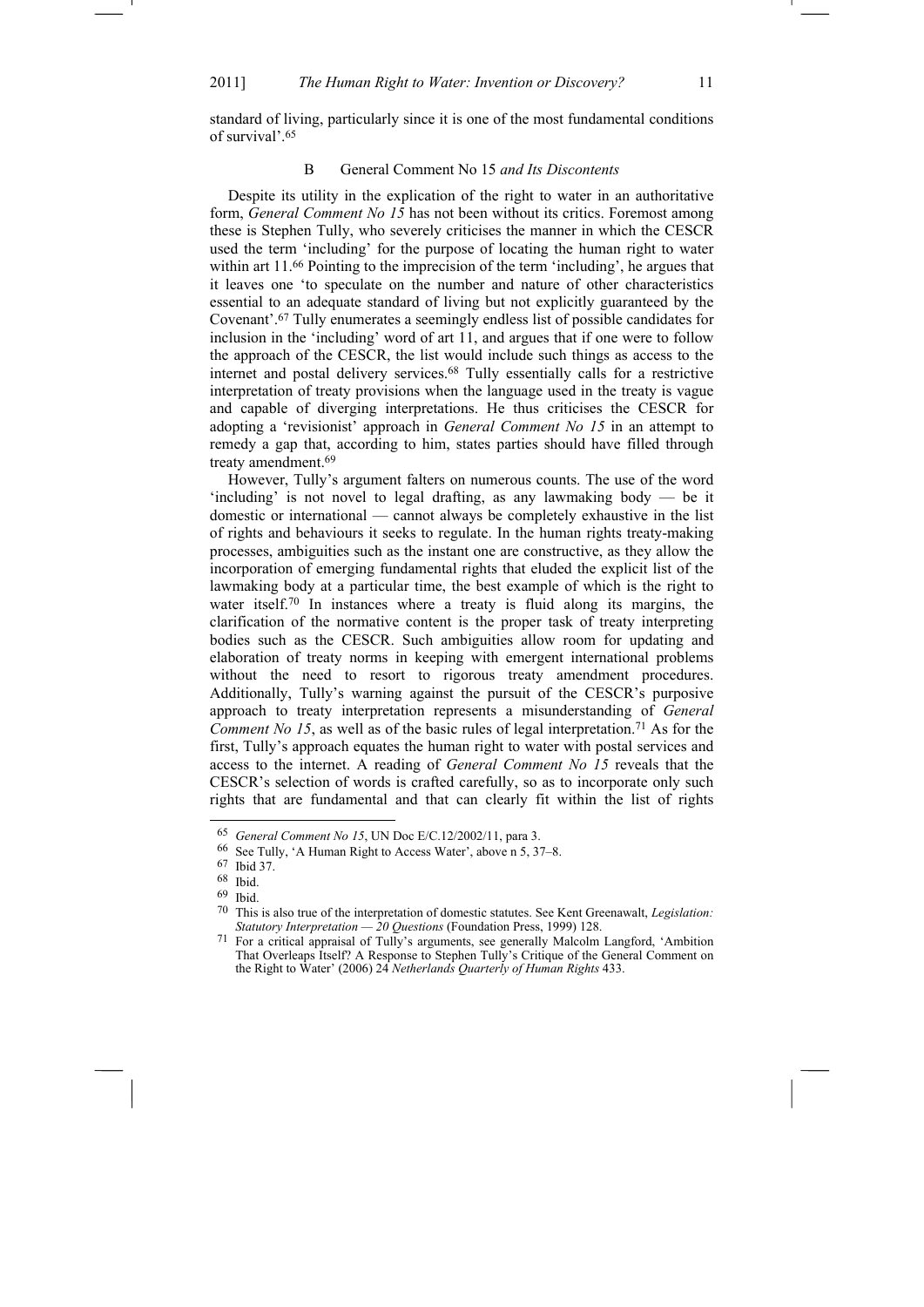essential for the 'adequate standard of living' guaranteed under art 11. As the CESCR commented in *General Comment No 15*, the right to water was included in the list 'particularly since it is one of the most fundamental conditions of survival'.<sup>72</sup> This CESCR approach obviates the possibility of including an endless list of relatively less essential categories under the guise of the imprecision built into art 11(1) through the word 'including'. Jenny Grönwall observes that the approach of the CESCR means '[t]here will hardly be any flood of new rights only because the special status of water is recognised'.73

Admittedly, Tully's argument that the word 'including' is imprecise is doubtlessly correct. But it is equally clear that the imprecise word was designed from the outset to include some unnamed rights, and is not an empty signifier. And, if the imprecise word 'including' implies any latent rights, surely the human right to water which seeks to guarantee the bare necessities of life falls into that category. An approach that excludes the human right to water from those entitlements implied by the word 'including' under art 11(1) renders the latent content of the provision practically meaningless and inapplicable. One is left to wonder whether there is a right that is more essential for bare human survival to merit inclusion under art 11(1) of the *ICESCR* than the human right to water.

Indeed, the CESCR approach of deriving latent human rights from other related and more explicit human rights guarantees has been accepted by other tribunals. In the European human rights system, environmental human rights have been derived from other rights such as the right to respect for private life and family life.74 Similarly, the approach has been used in the African human rights system, where there is no explicit protection of the human right to water.75 The regional human rights tribunal, the African Commission on Human and Peoples' Rights, used the same approach applied by the CESCR of locating an implicit human right to water in explicit provisions of the regional human rights treaty.76 In *Free Legal Assistance Group and Others v Zaire*, the Commission held that the 'failure of the government to provide basic services such as safe drinking water and electricity … and the shortage of medicine … constitutes a violation of Article 16 [right to health]'.77 Similarly, in the *SERAC* case, the Commission decided that contamination of sources of drinking water by state or non-state actors was a violation of art 16 (the right to health) and art 24 (the right

<sup>72</sup> *General Comment No 15*, UN Doc E/C.12/2002/11, para 3.

<sup>73</sup> Jenny T Grönwall, *Access to Water: Rights, Obligations and the Bangalore Situation* (PhD Thesis, Linköping University, 2008) 215.

<sup>74</sup> For an excellent analysis and summary of these cases, see generally Ole W Pedersen, 'European Environmental Human Rights and Environmental Rights: A Long Time Coming?' (2009) 21 *Georgetown International Environmental Law Review* 73.

<sup>75</sup> See Takele Soboka Bulto, *Rights, Wrongs and the River Between: Extraterritorial Application of the Human Right to Water in Africa* (PhD Thesis, University of Melbourne,  $2011$ ).

<sup>76</sup> See generally Takele Soboka Bulto, 'The Human Right to Water in the Corpus and Jurisprudence of the African Human Rights System' (2011) 11 *African Human Rights Law Journal* (forthcoming).

<sup>77</sup> African Commission on Human and Peoples' Rights, *Communications 25/89, 47/90, 56/91,*  100/93: World Organisation against Torture, Lawyers' Committee for Human Rights,<br>Jehovah Witnesses, Inter-African Union for Human Rights v Zaire, 19<sup>th</sup> sess (March 1996) [4], [47].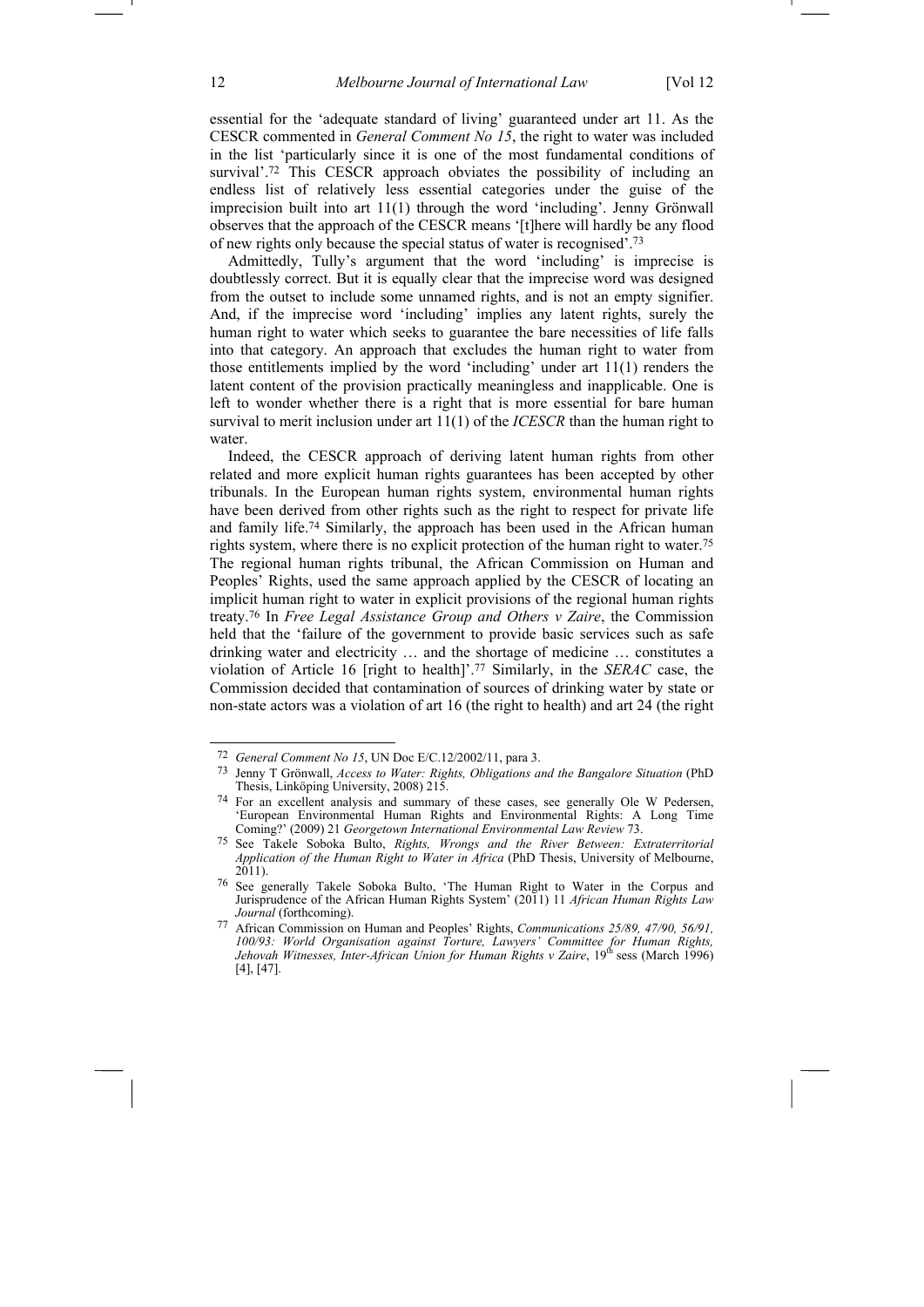to a satisfactory environment).78 In a case against Sudan, the Commission ruled that 'the right to water [is] implicitly guaranteed under Articles 4, 16 and 22 of the *Charter* as informed by standards and principles of international human rights law'.79 These decisions exemplify the Commission's acceptance and application of the same logic (as that of the CESCR) of reading the human right to water into or from other explicit rights.

While the human right to water had been recognised in some domestic jurisdictions, such as India and Argentina, long before the CESCR adopted General Comment No 15,<sup>80</sup> the General Comment has also been accepted in and begun to influence domestic judicial decisions involving the human right to water. This has been seen in decisions in Argentina, where the courts have directly quoted *General Comment No 15* of the CESCR in the course of rendering decisions.81 Similarly, in South Africa, a country that is not even a party to the *ICESCR*, both the High Court<sup>82</sup> and the Supreme Court of Appeal<sup>83</sup> have directly referred to and quoted *General Comment No 15* of the CESCR.

The approach of the CESCR and *General Comment No 15*, whereby the latent human right to water has been explicated, is thus not new and has been part of national or international human rights jurisprudence for some time. In any case, to exclude the human right to water from the unnamed rights envisaged by the word 'including' under art 11(1) of the *ICESCR* would have deviated from the rules of treaty interpretation generally. Restrictive interpretation of treaties is not an interpretative method generally accepted under international law.84 Treaties should be interpreted in light of the overall 'object and purpose' of the treaty in question.85 The object and purpose of a human rights treaty is the effective protection of human rights,<sup>86</sup> and the exclusion of some of the basic guarantees (such as the human right to water) from the ambit of the *ICESCR* does not have

<sup>78</sup> See African Commission on Human and Peoples' Rights, *Communication No 155/96: The Social and Economic Rights Action Centre and the Centre for Economic and Social Rights v Nigeria*, 30<sup>th</sup> sess (13–27 October 2001) 8–9.

<sup>79</sup> African Commission on Human and Peoples' Rights, *Communications 279/03, Sudan Human Rights Organisation v The Sudan and Communication; 296/05, Centre on Housing Rights and Evictions v The Sudan*, 45th sess (13–27 May 2009) 125.

<sup>80</sup> The Supreme Court of India, for instance, had derived the human right to water from the right to life. It ruled that the right to life 'includes the right of enjoyment of pollution free water and air for full enjoyment of life': see *Subhash Kumar v State of Bihar* [1991] All India Reporter 420, 424 (Supreme Court of India). See Christian Courtis, 'Argentina: Some Promising Signs' in Malcolm Langford (ed), *Social Rights Jurisprudence: Emerging Trends in International and Comparative Law* (Cambridge University Press, 2008) 163, 179.

<sup>81</sup> See Courtis, above n 80, 179.

<sup>82</sup> See, eg, *S v Mazibuko* [2008] ZAGPHC 106, [36], [124], [128].

<sup>83</sup> See, eg, *The City of Johannesburg & Others v L Mazibuko & Others* [2009] 3 SA 592, [17], [28], [34].

<sup>84</sup> See Alexander Orakhelashvili, 'Restrictive Interpretation of Human Rights Treaties in the Recent Jurisprudence of the European Court of Human Rights' (2003) 14 *European Journal of International Law* 529, 530; Ian Brownlie, *Principles of Public International Law* (Oxford University Press, 1998) 636; see generally Rudolf Bernhardt, 'Evolutive Treaty Interpretation, Especially of the European Convention on Human Rights' (1999) 42 *German Yearbook of International Law* 11.

<sup>85</sup> See *VCLT* art 31(1).

<sup>86</sup> Ulf Linderfalk, 'On the Meaning of the "Object and Purpose" Criterion, in the Context of the *Vienna Convention on the Law of Treaties*, Article 19' (2003) 72 *Nordic Journal of International Law* 429, 433–5.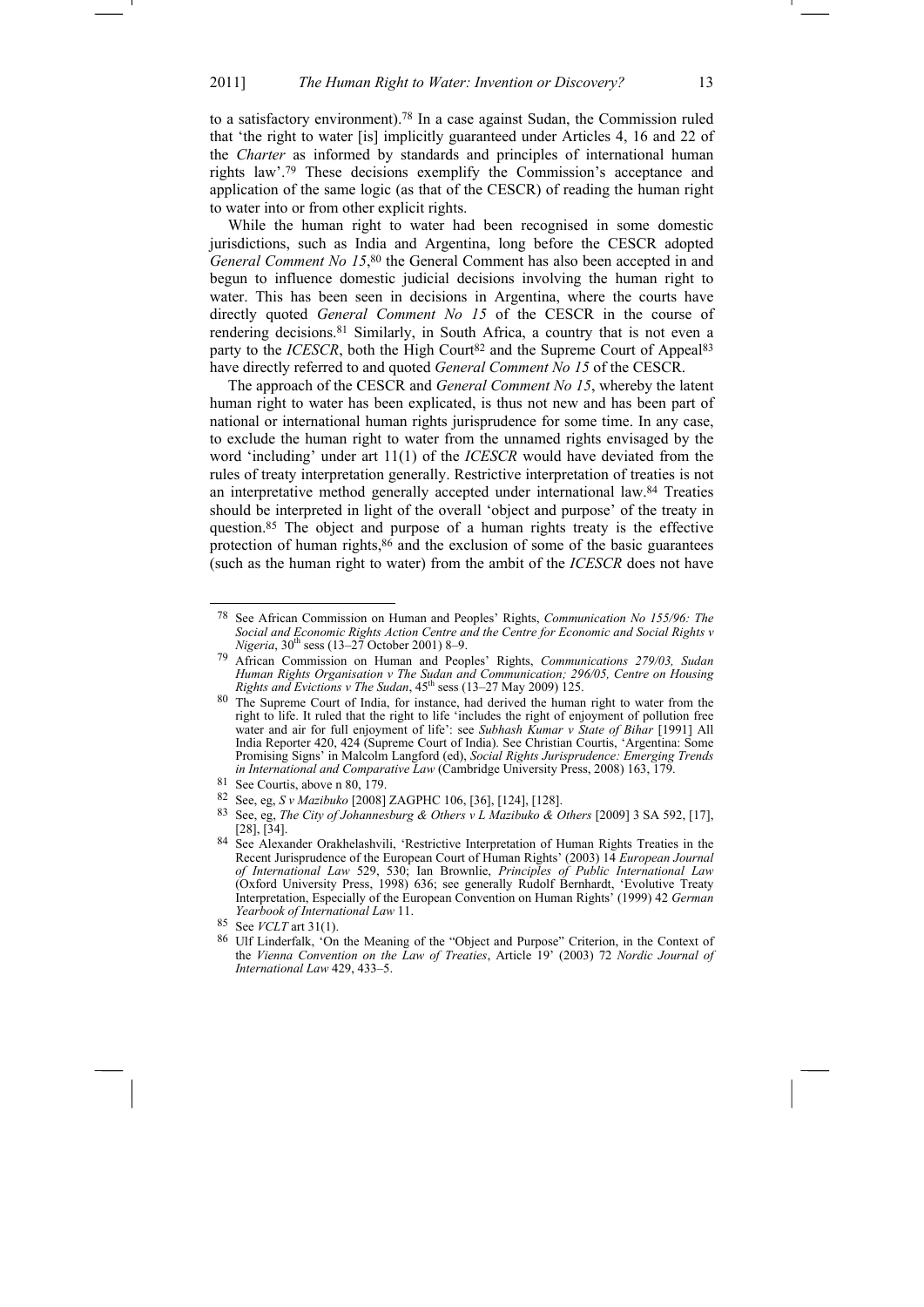the effect of promoting human rights protection. As the Inter-American Court of Human Rights emphasised:

the interpretation [of a human rights treaty] to be adopted may not lead to a result that weakens the system of protection established [by the treaty], bearing in mind the fact that the purpose and aim of that instrument is the protection of the basic rights of individual human beings.87

It has been argued that the lack of an explicit and comprehensive provision for the human right to water in the UN human rights treaties does not imply that there was an intention to exclude the human right to water. According to Matthew Craven, the right is 'neither here nor there', in that there was not an intentional omission or a deliberate exclusion of the right to water from the list under art 11(1) of the *ICESCR*. 88 Keen analyses of the *travaux préparatoires* of the *ICESCR* revealed that the right to water was neither discussed<sup>89</sup> nor rejected90 in the course of drafting and adoption of the *ICESCR*. Some argued that its inclusion was either assumed, just as for air, as a precondition for enjoying all other human rights, or that the drafters of the *ICESCR* did not realise that water was to become so scarce.<sup>91</sup> The situation surrounding the omission of the human right to water from the list under art  $11(1)$  thus represents a neutrality of the drafters towards the right, the type that was 'neither desired nor opposed'.92 The absence of the human right to water from the list is therefore neither an inclusionary nor an exclusionary absence 'but results simply from a lack of cognition/recognition'.93

In conclusion, the absence of an explicit provision on the human right to water does not mean that the right to water is not guaranteed under the *ICESCR*. Instead, it can be seen as a member of the illustrative list of art 11 of the *ICESCR*. Put differently, the human right to water can be treated as an independent right, deserving of equal protection just like the other more explicit rights listed under art 11 of the *ICESCR*. The right to water is thus not dependent upon the finding of violations of other related rights but is an autonomous right that can be violated when its constituent elements are infringed. In this sense, the human right to water is no more 'novel' or 'newborn' than the more explicit rights, such as the right to food and health, of which it is an unnamed sibling under art 11 of the *ICESCR*. Therefore, the CESCR's discovery — and not an invention — of a free-standing right to water under art 11 is in consonance with the rules of treaty interpretation which emphasise the need to promote the object and purpose of the particular instrument.

<sup>87</sup> *Proposed Amendments to the Naturalisation Provisions of the Constitution of Costa Rica* [1984] 4 Inter-American Court of Human Rights (Ser A) No 4, [24].

<sup>88</sup> Craven, above n 7, 41.

<sup>89</sup> Ibid 40.

<sup>90</sup> Langford, above n 71, 439.

<sup>91</sup> See McCaffrey, 'The Human Right to Water', above n 3, 94; McCaffrey and Neville, above n 40, 681.

<sup>92</sup> Craven, above n 7, 38.

<sup>93</sup> Ibid.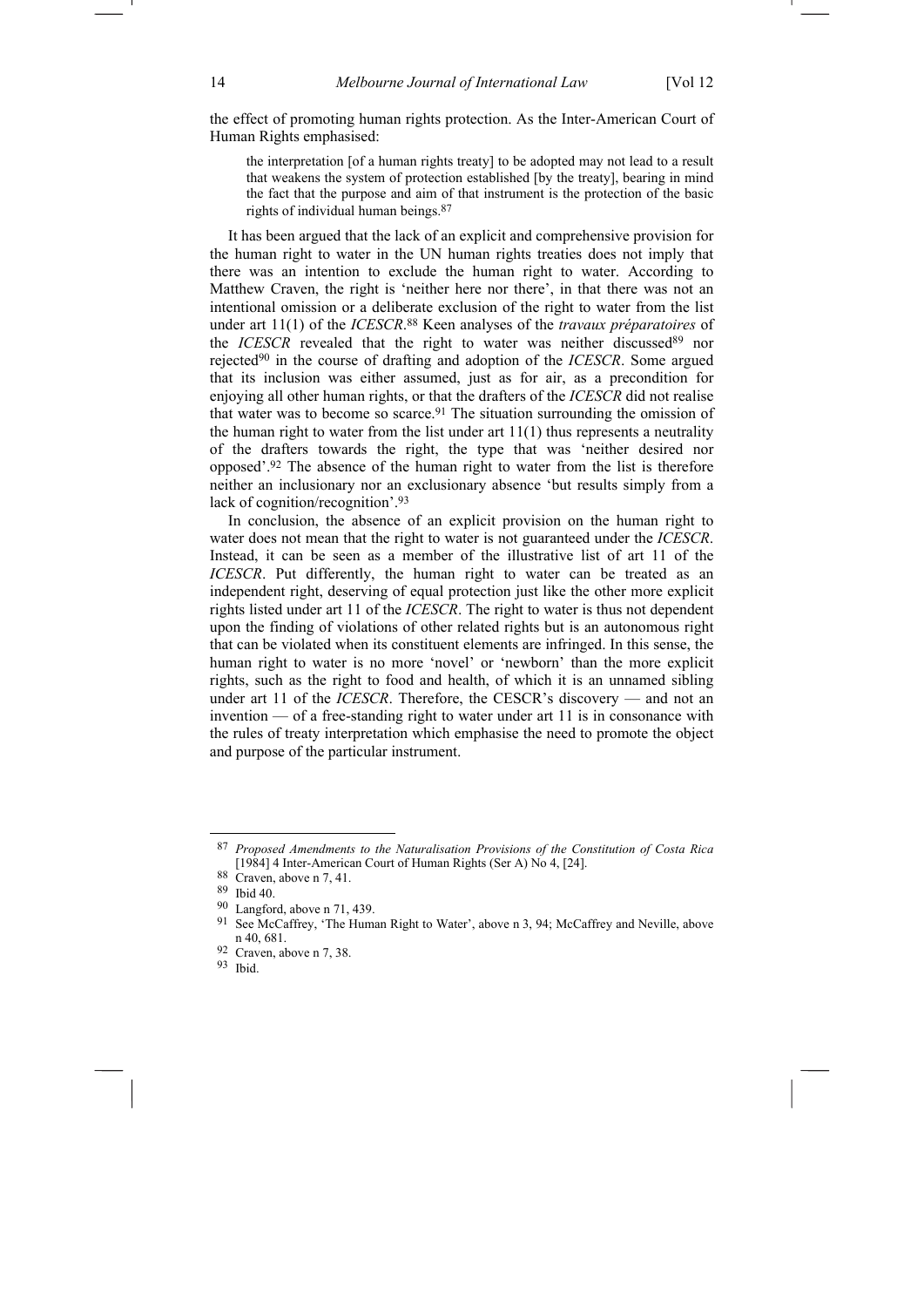#### IV THE DERIVATION APPROACH

In addition to the teleological (purposive) approach to interpretation it applied to art 11 of the *ICESCR*, the CESCR also employed an approach of deriving the human right to water from the other explicitly guaranteed rights. In *General Comment No 15*, it made use of art 12 of the *ICESCR* which guarantees the right to the enjoyment of the highest attainable standard of physical and mental health. Article 12(1) stipulates: 'The States Parties to the present Covenant recognize the right of everyone to the enjoyment of the highest attainable standard of physical and mental health<sup>'</sup>

The CESCR has taken into account the inextricable relationship of the human right to water with other more explicit rights of the *ICESCR*, which for their realisation depend on the concomitant fulfilment of the right to water. The CESCR stated that the human right to water should be seen in conjunction with the guarantees of art  $12(1)$ , namely, 'the right to the highest attainable standard of health', the rights to 'adequate housing and adequate food', and 'other rights enshrined in the *International Bill of Human Rights*, foremost amongst them the right to life and human dignity'.94

This line of thought is a double-edged sword, as it carries potentially contradictory implications about the legal basis of the human right to water. On the positive side, the right to water is a necessary and inherent element of the rights to health and housing. Since the more explicit rights cannot be realised without access to an adequate quality and quantity of water, the human right to water would be treated as part and parcel of such rights as the right to health, life, housing, and dignity.95 Thus, the right to water springs from its necessity for the realisation of other explicitly guaranteed rights.

The negative implication of the approach arises from the positive implication. Because the human right to water is protected because of its utility to other rights, the human right to water would take the form of a derivative or subordinate right, the violation of which can only be complained of when the parent rights — for instance, the right to food, health, or life — are violated. But it would not have an independent existence or protection. In the derivative sense, the relationship between the human right to water and its derivative source (parent right) is such that the former is a small subset of the latter. Its violation thus arises only when the parent right is violated in situations that involve the victim's access to adequate quantity and quality of water. Consequently, the right to water in its derivative sense can only be guaranteed to the extent of its utility to and overlapping with the derivative source from which it springs.96 The implication of the derivative human right to water for the duty of the states is equally problematic: the obligation it creates varies depending upon whether the right is subsumed under other human rights or is recognised as a standalone

<sup>94</sup> *General Comment No 15*, UN Doc E/C.12/2002/11, para 3.

<sup>95</sup> Cahill, 'A Right of Unique Status', above n 5, 394.

<sup>96</sup> For a more detailed critique of a similar approach to the derivation of the human right to water, see Bulto, 'The Human Right to Water in the Corpus and Jurisprudence of the African Human Rights System', above n 76.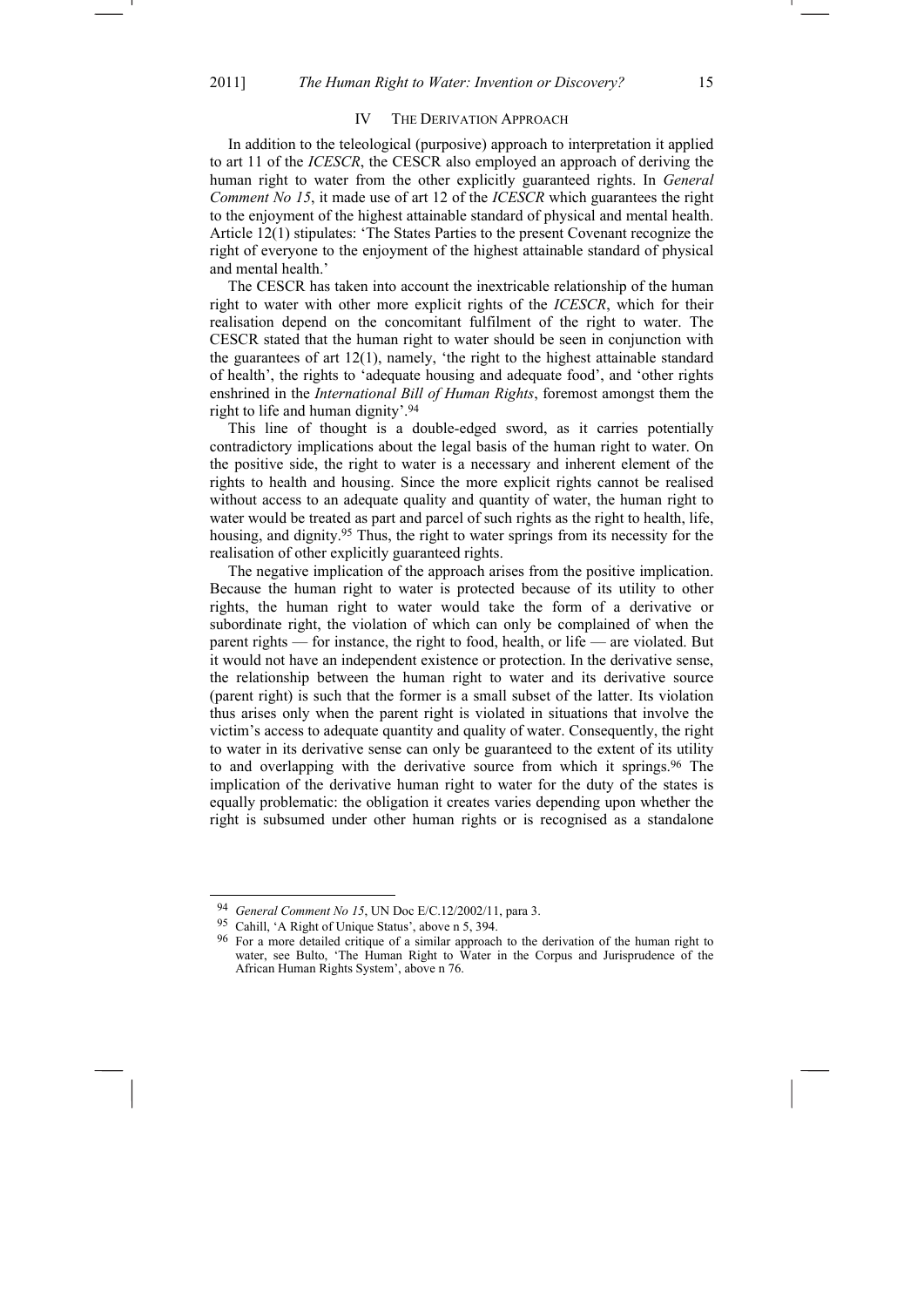right.97 As Amanda Cahill observes, in its derivative sense, 'surely only certain aspects of the right to water will be protected and implemented'.98

This leaves the right on a shaky ground where it is neither fully recognised nor fully excluded from the ambit of the protection of art 12 of the *ICESCR* and related provisions. Violations of the human right to water can take place independently of the right to health, life or of dignity or housing. For instance, a state's provision of water may fall below the amount or quality needed to realise right holders' basic access to drinking and sanitation water, thereby violating the human right to water. However, the impact of such a scenario on the right to health or food of the right-holders might not be visible in the short term. Therefore, the derivative approach to the human right to water, taken on its own, gives a truncated and abbreviated picture of the right of its beneficiaries.

Used alongside the teleological approach of the CESCR (which leads to an independent human right to water), however, the derivative approach to the human right to water offers more benefits than harms to the normative development of the right. Locating the right to water in related rights that have been accorded explicit recognition in the international human rights treaties, it provides another legal basis to argue for the protection of the human right to water. It also helps emphasise the utility of the indivisibility, interdependence and interrelatedness of human rights that was proclaimed in the *Vienna Declaration and Program of Action*. 99

# V RECOGNITION THROUGH THE STATE REPORTING PROCEDURE: THE CESCR CONCLUDING OBSERVATIONS AND STATES' ACQUIESCENCE

Besides the teleological and derivative approaches to the discovery of the human right to water, the CESCR also relied on and made reference to its own 'consistent' practice that has addressed the right to water in the course of consideration of states parties' reports.100 The CESCR had criticised states, long before the adoption of *General Comment No 15*, for their various shortcomings in the national implementation of the human right to water. It raised the issue of domestic implementation of the right with states parties in the context of examination of state reports. According to Eibe Riedel, the CESCR addressed the human right to water in 33 of the 114 Concluding Observations it adopted between 1993 and the adoption of *General Comment No 15* in 2002.101 For instance, the CESCR expressed its dismay regarding the violations

<sup>&</sup>lt;sup>97</sup> See generally Amy Hardberger, 'Whose Job Is It Anyway? Governmental Obligations Created by the Human Rights to Water' (2006) 41 *Texas International Law Journal* 533, 535.

<sup>98</sup> Cahill, 'A Right of Unique Status', above n 5, 394.

<sup>&</sup>lt;sup>99</sup> It was declared that: 'All human rights are universal, indivisible and interdependent and interrelated. The international community must treat human rights globally in a fair and equal manner, on the same footing, and with the same emphasis': see *Vienna Declaration and Programme of Action*, UN Doc A/Conf.157/23 (12 June 1993) para 5.

<sup>100</sup> *General Comment No 15*, UN Doc E/C.12/2002/11, para 5.

<sup>101</sup> Riedel, above n 54, 25.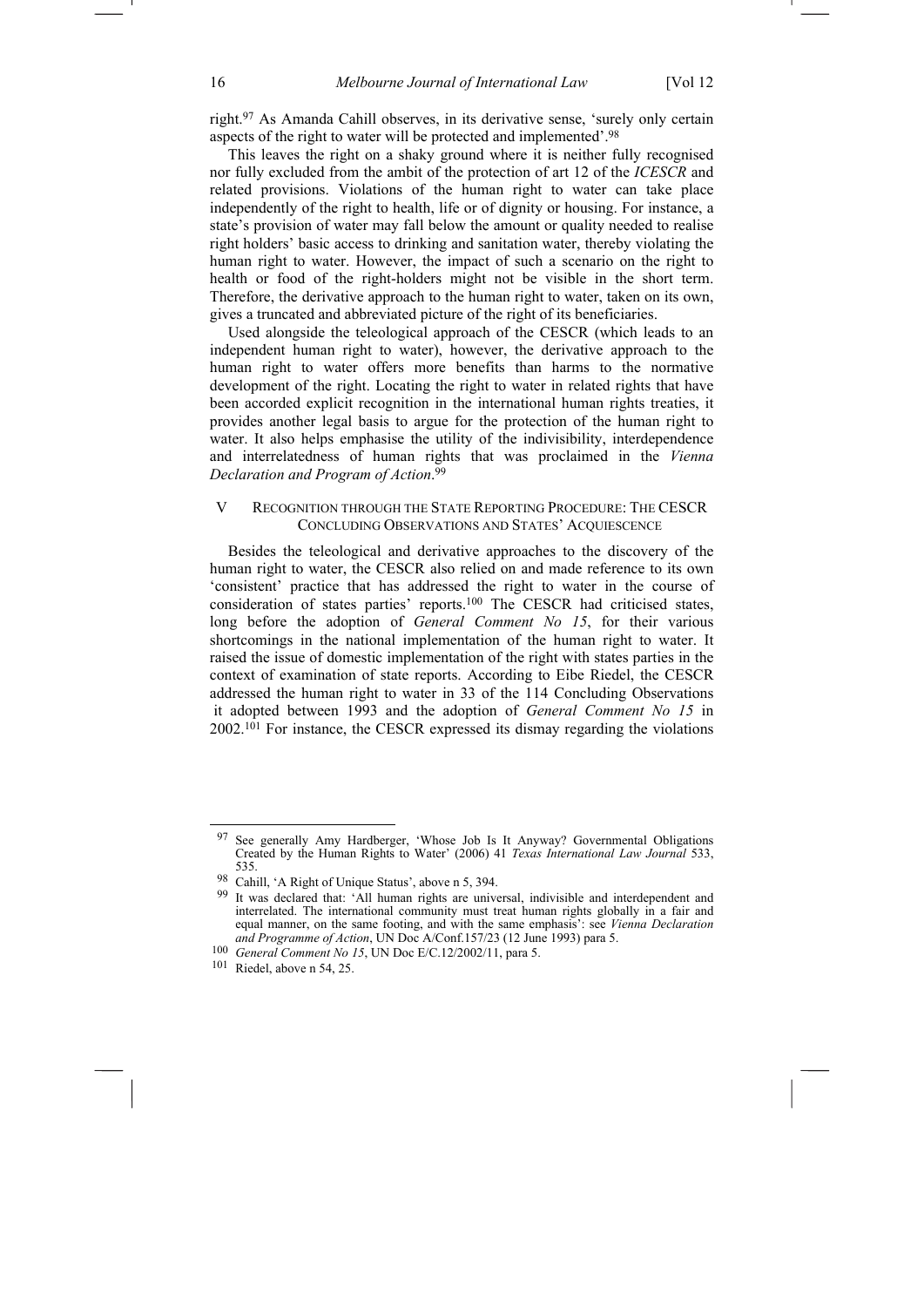of the right to water in Cameroon in its 1995 concluding observations, where it stated:

The Committee regrets the lack of access to potable water for large sectors of society, especially in rural areas where only 27 per cent of the population have access to safe water (within reasonable reach), while 47 per cent of the urban population have such access. … The Committee calls upon the State party to make safe drinking water accessible to the entire population.<sup>102</sup>

The CESCR on another occasion raised the problem of water pollution that had negative impacts on the related rights of health and food in the Russian Federation.<sup>103</sup> In its 1998 Concluding Observations on the State Report of Israel, the CESCR stated:

excessive emphasis upon the State as a 'Jewish State' encourages discrimination and accords a second-class status to its non-Jewish citizens. … This discriminatory attitude is apparent in the lower standard of living of Israeli Arabs as a result, inter alia, of lack of access to housing, [and] water … while the Government annually diverts millions of cubic meters of water from the West Bank's Eastern Aquifer Basin, the annual per capita consumption allocation for Palestinians is only 125 cubic meters per capita while settlers are allocated 1,000 cubic metres per capita. … [T]hat a significant proportion of Palestinian Arab citizens of Israel continue to live in unrecognised villages without access to water, electricity, sanitation and roads. … Bedouin Palestinians settled in Israel … have no access to water, electricity and sanitation …104

In spite of the fact that the human right to water is not an explicit component of the *ICESCR*, none of the states parties criticised by the CESCR for violating the right have denied that the right inheres in the provisions of the *ICESCR*. 105 It is clear that the CESCR has taken the silence on the part of *ICESCR* states parties in the face of CESCR's criticisms of their domestic implementation (or violation) of the human right to water as indicative of tacit assent by states to the fact that the *ICESCR* contains the human right to water and consequent state obligations.

However, the reporting procedure is a non-adversarial process which is heavily reliant on 'constructive dialogue' between the reporting state and the monitoring body.106 The Concluding Observations of the CESCR lack the threat of enforcement, meaning states might listen to the CESCR without feeling the need to tender arguments about their domestic obligations relating to the human

<sup>102</sup> Committee on Economic, Social and Cultural Rights, *Concluding Observations of the Committee on Economic, Social and Cultural Rights: Cameroon, UN ESCOR, 21<sup>st</sup> sess, 54<sup>th</sup>* mtg, UN Doc E/C.12/1/Add.40 (8 December 1999) [27], [40].

<sup>103</sup> Committee on Economic, Social and Cultural Rights, *Concluding Observations of the* **CON** 16<sup>th</sup> *Committee on Economic, Social and Cultural Rights: Russian Federation*, UN ESCOR, 16<sup>th</sup> sess, 25<sup>th</sup> mtg, UN Doc E/C.12/1/Add.13 (20 May 1997) [25], [38].

<sup>104</sup> Committee on Economic Social and Cultural Rights, *Concluding Observations of the Committee on Economic Social and Cultural Rights: Israel, UN ESCOR, 19*<sup>th</sup> sess, 53<sup>rd</sup> mtg, UN Doc E/C.12/1/Add.27 (4 December 1998) [10], [24], [26], [28].

<sup>105</sup> Malcolm Langford and Jeff A King, 'Committee on Economic, Social and Cultural Rights' in Malcolm Langford (ed), *Social Rights Jurisprudence: Emerging Trends in International and Comparative Law* (2008) 477, 509–14.

<sup>106</sup> Takele Soboka Bulto, 'Beyond the Promises: Resuscitating the State Reporting Procedure under the African Charter on Human and Peoples' Rights' (2006) 12 *Buffalo Human Rights Law Review* 57, 58.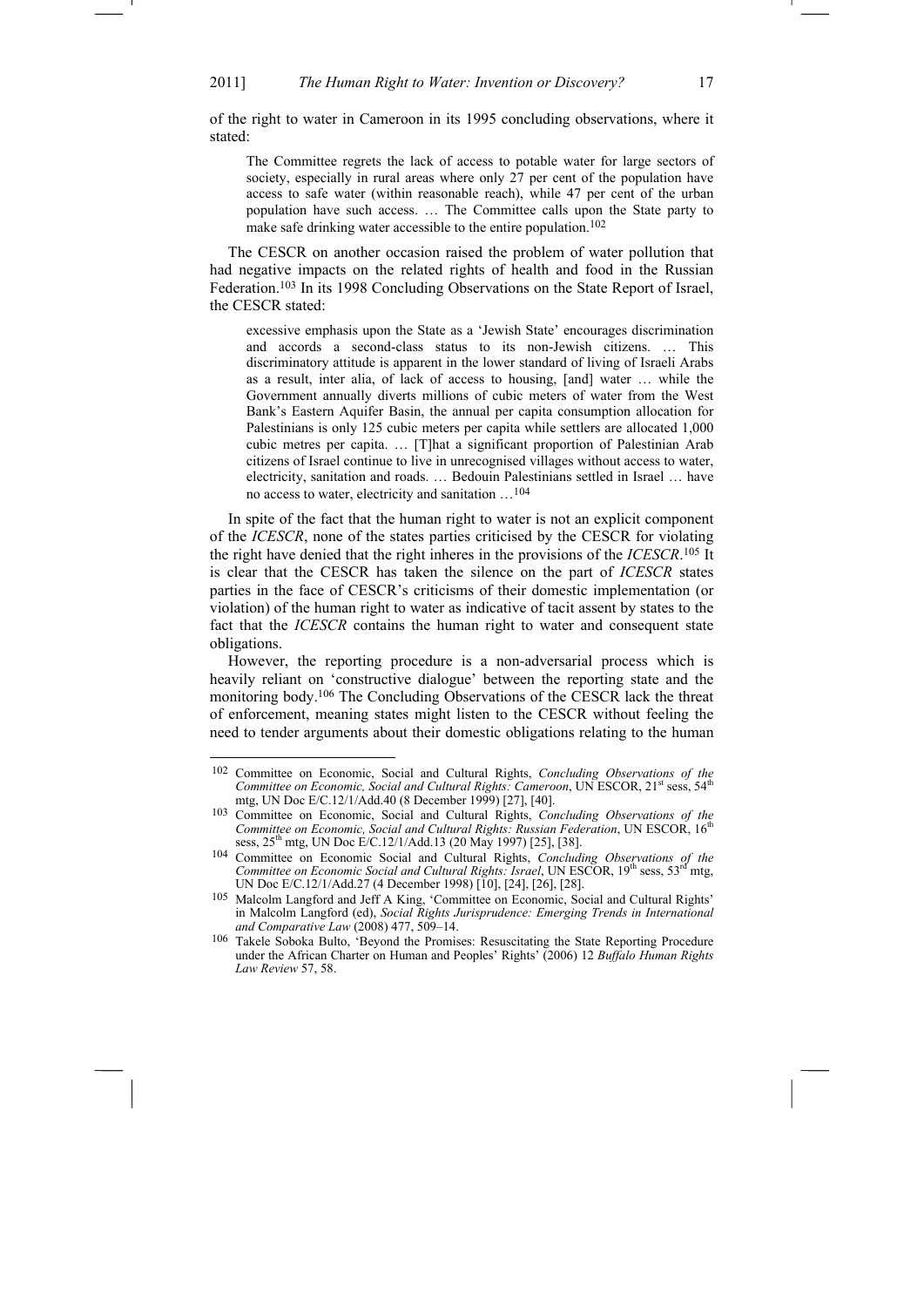right to water.107 The argument that states' silence in the face of CESCR Concluding Observations that are critical of the degree of their domestic enforcement of the human right to water constitutes a source of binding state practice may be too slender a reed to lean on. On its own, it might prove too weak an indicator of states' acceptance of the human right to water, especially given the fact that such a 'state acquiescence' is not the result of an adversarial and evidence-based process where a real case is disputed at the international level.108

Thus, the conclusion of the CESCR that its own consistent practice in its dialogue with *ICESCR* member states is strong enough on its own to give rise to state practice is questionable. However, through the use of the three outlined approaches (analytical devices) — teleological interpretation, derivative approaches to the right, and the acquiescence of states in the reporting procedure — the CESCR has established a firm legal basis for the human right to water. The combined effect of the three approaches leads to the conclusion that there is a strong normative basis for the human right to water and attendant state obligations in the *ICESCR*.

### VI THE HUMAN RIGHT TO WATER OUTSIDE THE HUMAN RIGHTS REGIME

The CESCR made only a passing reference to the role of rules and principles of international law that lie beyond the mainstream human rights regime. It stated that '[t]he right to water has been recognised in a wide range of international documents, including treaties, declarations and other standards'.109 While it took note of the incorporation of the right in a multiplicity of soft laws and binding treaties in *General Comment No 15*,110 it failed to analyse the rules and principles of related legal regimes where the human right to water is provided for in more explicit terms. Its narrow focus on the *ICESCR* has been followed by subsequent scholarship. As a result, the search for the legal basis of the right has hitherto been confined to the corpus of human rights treaties, with a special focus on the *ICESCR*. This section seeks to locate the human right to water in the related international legal regimes of environmental law and international water law, from which the human rights regime and related tribunals may borrow in order to enrich the analysis, and possible adjudication, of the human right to water.

 $107$  Generally, the 'main teeth [of the reporting procedure] — the mobilisation of shame — have been too weak a threat to ensure compliance'. See Bulto, 'The Utility of Cross-Cutting Rights', above n 42, 151–2.

<sup>108</sup> Until and unless the Optional Protocol to the *ICESCR*, which provides for a complaints procedure, comes into force, the CESCR's main tool of supervision will continue to be entirely dependent upon the non-adversarial state reporting procedure: see *Optional Protocol to the International Covenant on Economic, Social and Cultural Rights*, opened for signature 10 December 2008, UN Doc A/RES/63/117 (not yet in force).

<sup>109</sup> *General Comment No 15*, UN Doc E/C.12/2002/11, para 4.

<sup>110</sup> For an excellent description of the body of soft laws for the protection of the human rights to water, see generally Tetzlaff, above n 41; Desheng Hu, *Water Rights: An International and Comparative Study* (IWA Publishing, 2006) 97–104.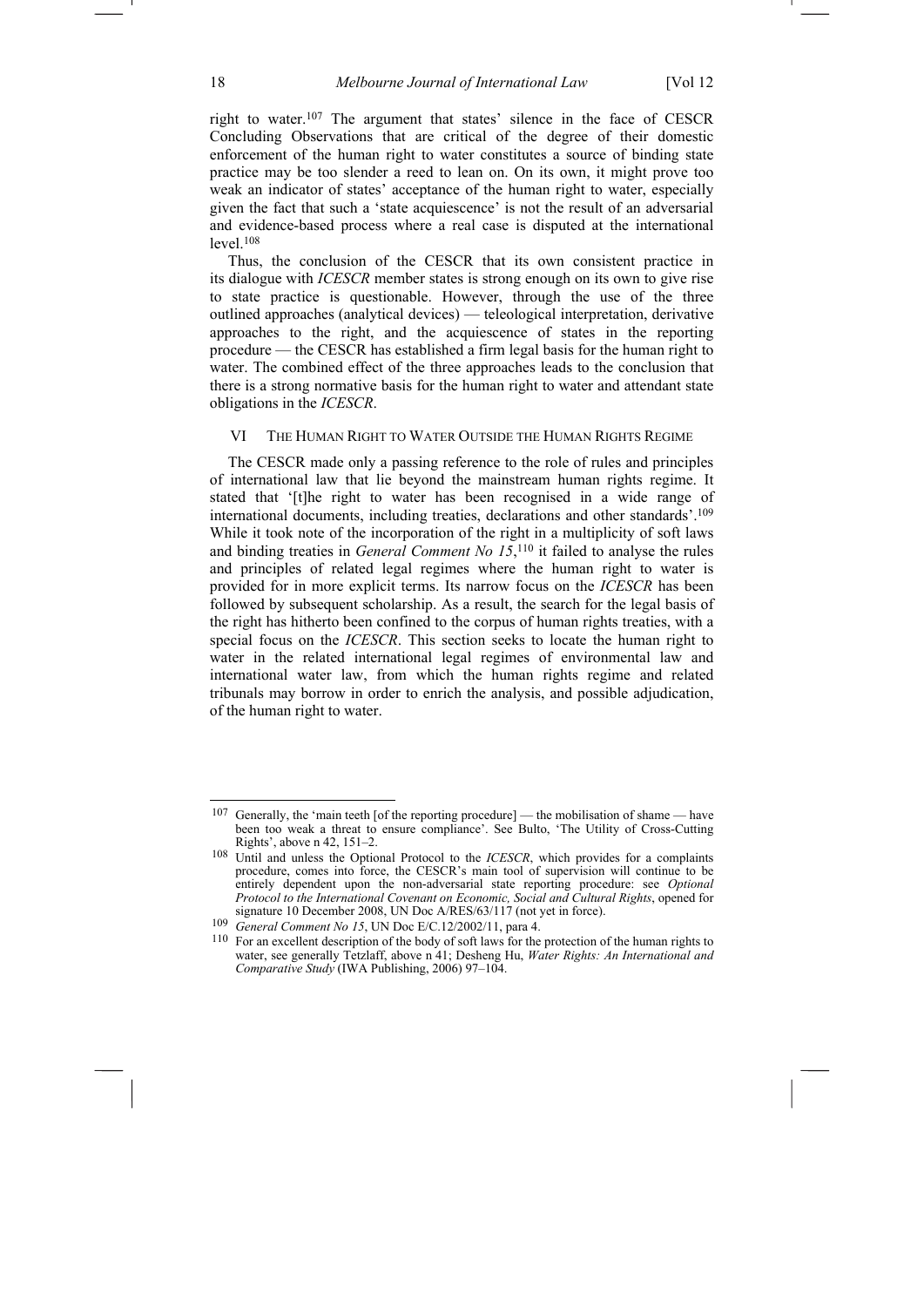#### A *Acceptance and Recognition in International Environmental (Soft) Law*

The right to water has long been debated and recognised in other areas of international law, notably in international environmental law. Indeed, attempts to clarify the legal basis of a human right to water came to light a few decades ago in the context of debates on international environmental concerns. The evolution of the right to water is traced back to developments of the early 1970s.111 The United Nations Conference on the Human Environment, held in Stockholm in 1972, identified water as one of the natural resources that needed protection. Principle 2 of the *Declaration of the United Nations Conference on the Human Environment* ('*Stockholm Declaration*') stipulated that 'the natural resources of the earth, including the air, water, land, flora and fauna … must be safeguarded for the benefit of the present and future generations through careful planning and management, as appropriate'.<sup>112</sup>

The Stockholm Conference was followed by the United Nations Water Conference, held in Mar del Plata, Argentina, in 1977. This conference, exclusively devoted to discussion of emerging water resource problems, led to the issuing of the *Mar del Plata Action Plan*, which addressed issues such as water use efficiency, environmental health and pollution control, and regional and international cooperation.113 As the direct outcome of the Conference and as part of the Action Plan, an agreement was reached to proclaim the period 1981 to 1990 as the 'International Drinking Water Supply and Sanitation Decade', during which governments would assume a commitment to bring about substantial improvements in drinking water supply and sanitation.114 Resolution II on '[c]ommunity water supply' declared that '[a]ll peoples, whatever their stage of development and their social and economic conditions, have the right to have access to drinking water in quantities and of a quality equal to their basic needs'.115 Cognisant that the scarcity of water may hamper the implementation of the right at the national level, Resolution II called for full international cooperation among states 'so that water is attainable and is justly and equitably distributed among the people within the respective countries'.116 The debate on the human right to water can be traced back to this conference and the resultant

<sup>111</sup> Salman M A Salman and Siobhán McInerney-Lankford, *The Human Right to Water: Legal and Policy Dimensions* (World Bank, 2004) 7. Amanda Cahill also points out that the question of whether a human right to water exists had been the subject of little attention before the past two decades: see Cahill, 'A Right of Unique Status', above n 5, 389.

<sup>112</sup> See *Report of the United Nations Conference on the Human Environment*, UN Doc A/CONF.48/14/Rev.1 (1 January 1973) ch I ('*Declaration of the United Nations Conference on the Human Environment*') principle 2.

<sup>113</sup> See *Report of the United Nations Water Conference, Mar del Plata*, UN Doc E/CONF.70/29 (25 March 1977) ch 1 ('*Mar del Plata Action Plan*'). The United Nations General Assembly adopted the Report of the United Nations Water Conference on 19 December 1977: see GA Res 32/158, 32<sup>nd</sup> sess, 107<sup>th</sup> plen mtg, Agenda Item 12, UN Doc A/RES/32/158 (19 December 1977).

<sup>114</sup> *International Drinking Water Supply and Sanitation Decade*, GA Res 40/171, UN GAOR,  $40^{\text{th}}$  sess,  $119^{\text{th}}$  plen mtg, Agenda Item 12, UN Doc A/RES/40/171 (17 December 1985); *Mar del Plata Action Plan*, UN Doc E/CONF.70/29, 14.

<sup>115</sup> *Mar del Plata Action Plan*, UN Doc E/CONF.70/29, 66.

<sup>116</sup> Ibid 67.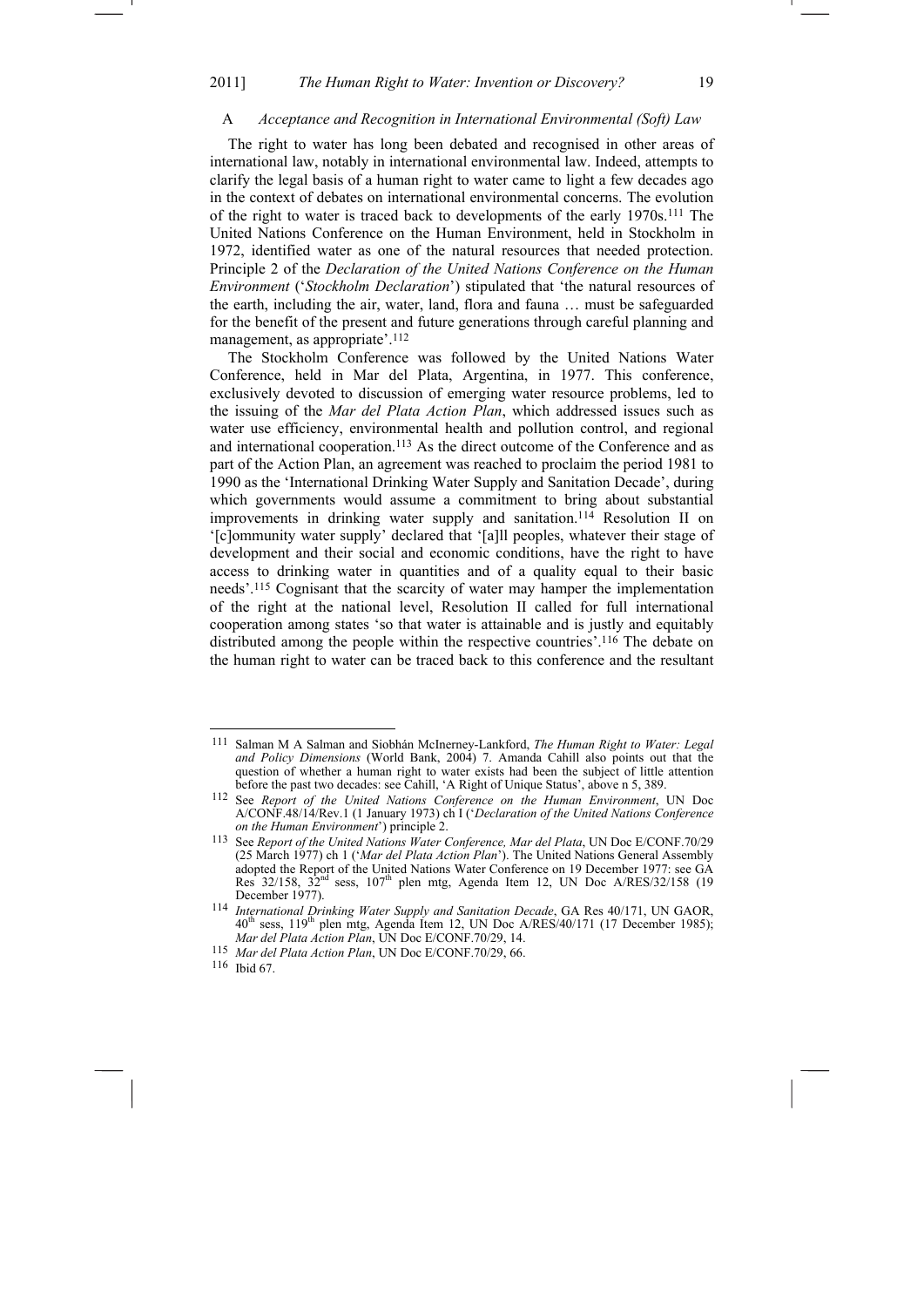resolution which, for the first time, explicitly and unequivocally recognised individuals' and groups' right to water.<sup>117</sup>

Since that time, water problems have been a subject of numerous international conferences. The International Conference on Water and the Environment, held in January 1992 in Dublin, Ireland, reiterated the need to recognise the right to water, but *at an affordable price*.<sup>118</sup> The Dublin conference was a preparatory meeting for the United Nations Conference on Environment and Development that was held in Rio de Janeiro, Brazil, in June 1992 (the 'Rio Summit').119 Agenda 21 of the Rio Summit, referred to as the 'Programme of Action for Sustainable Development', included a separate chapter — Chapter 18 — on freshwater resources.120 Chapter 18 not only endorsed the Resolution of the Mar del Plata Water Conference that all peoples have the right to drinking water but it also called this principle 'the commonly agreed premise'.121

The debates in the conferences and the emerging declarations and principles were endorsed by the United Nations General Assembly in 2000, in a resolution on the right to development.122 This resolution reaffirmed that, in the realisation of the right to development, 'the rights to food and clean water are fundamental human rights and their promotion constitutes a moral imperative both for national governments and for the international community'.123 This statement was considered at the time to be 'the strongest and most unambiguous' of its type in declaring a human right to water.124

This trend of recognising the human right to water in soft laws continued unabated after the adoption of *General Comment No 15*. Numerous fora have explicitly recognised that the human right to water is a fundamental right, the enjoyment of which states are obliged to ensure. The *Abuja Declaration*, adopted by 45 African and 12 South American states at the First Africa-South America Summit in 2006, contained a commitment by participating states to 'promote the right of our citizens to have access to clean and safe water and sanitation within our respective jurisdictions'.125 Similarly, the *Message from Beppu*, adopted by 37 states from the wider Asia-Pacific region at the First Asia-Pacific Water

<sup>117</sup> See Salman and McInerney-Lankford, above n 111, 8.

<sup>118</sup> The statement declared that 'it is vital to recognise first the basic right of all human beings to have access to clean water and sanitation *at an affordable price*': 'Dublin Statement on Water and Sustainable Development' (Statement adopted at the International Conference on Water and the Environment, Dublin, Ireland, 31 January 1992) principle 4 (emphasis added). However, the Dublin principles do not define the concept of affordability.

<sup>119</sup> See *Report of the United Nations Conference on Environment and Development*, UN Doc A/CONF.151/26/Rev.1 (Vol 1) (1 January 1993).

<sup>120</sup> Ibid annex II, ch 18.

<sup>121</sup> See Salman and McInerney-Lankford, above n 111, 10 quoting *Report of the United Nations Conference on Environment and Development*, UN Doc A/CONF.151/26/Rev.1 (Vol 1) (1 January 1993) annex II, [18.47].

<sup>&</sup>lt;sup>122</sup> See *The Right to Development*, GA Res 54/175, UN GAOR, 54<sup>th</sup> sess, Agenda Item 116(b), UN Doc A/Res/54/175 (15 February 2000).

<sup>123</sup> Ibid sub-para 12(a).

<sup>124</sup> See Salman and McInerney-Lankford, above n 111, 11–12.

<sup>125 &#</sup>x27;Abuja Declaration' (Declaration adopted at the First Africa–South America Summit, Abuja, Nigeria, 30 November 2006) para 22.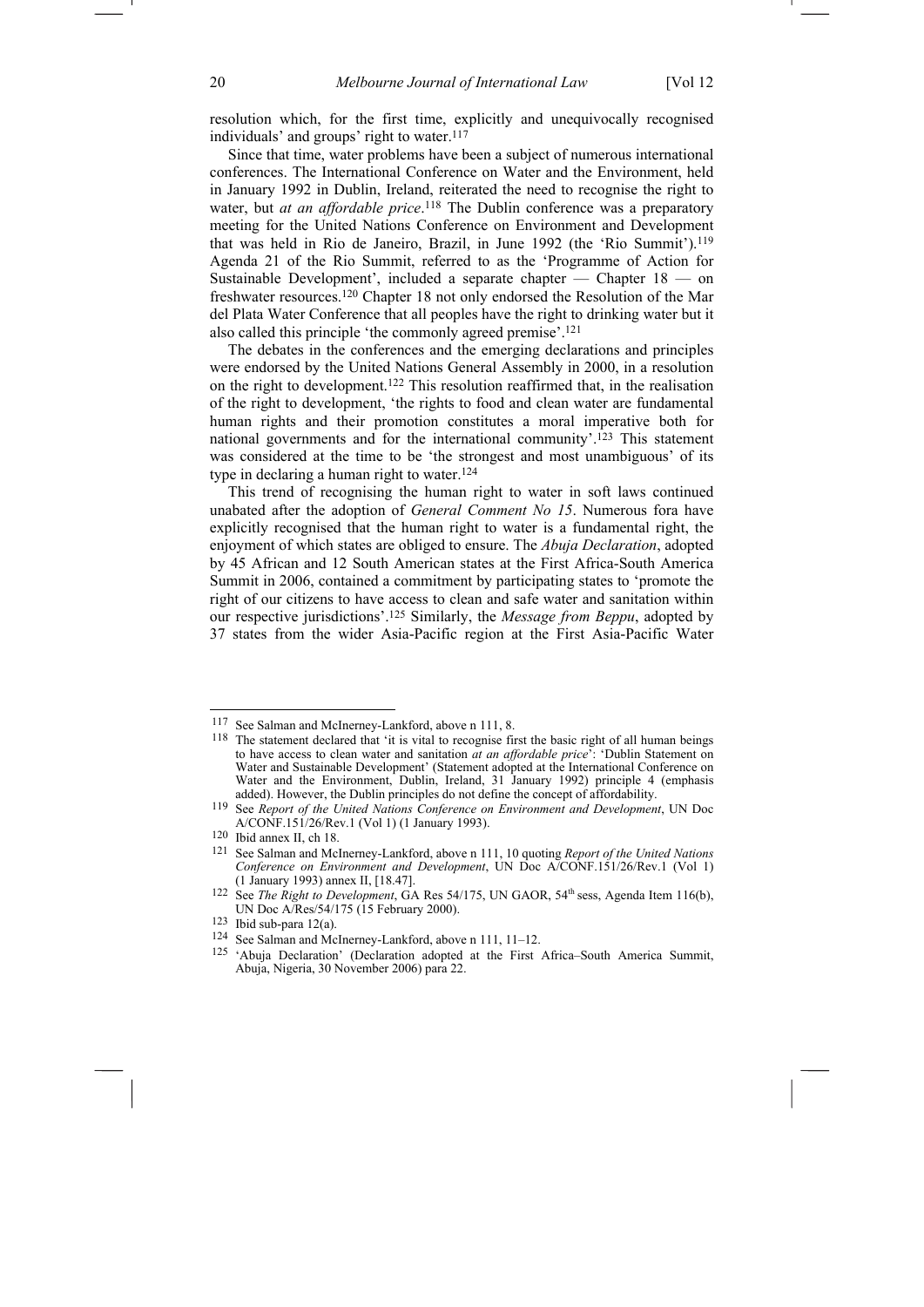Summit held in Beppu, Japan, in December 2007, clearly recognised 'the people's right to safe drinking water and basic sanitation as a basic human right and a fundamental aspect of human security'.126 Moreover, eight South Asian states adopted the *Delhi Declaration*, in which they recognised 'that access to sanitation and safe drinking water is a basic right, and according national priority to sanitation is imperative'.127 More recently, the right has been recognised by the UN General Assembly, acknowledging that access to drinking and sanitation water is a fundamental human right.<sup>128</sup>

The biggest handicap of these declarations, principles, resolutions and action plans is the fact that they remain statements of policy that do not possess the quality of legal enforceability. While they indicate a gradually emerging trend of international opinion and state practice, and could also lead to the incremental evolution of these rules into binding treaties,<sup>129</sup> they do not immediately lead to binding entitlements for the beneficiaries nor to justiciable duties of the states.

However, with the passage of time, they could possibly undergo a process of hardening and evolve into binding rules,<sup>130</sup> and even play a catalytic role for the development of international custom,131 which is binding *erga omnes*. René-Jean Dupuy has long made the argument that the *Stockholm Declaration*, for instance, has already achieved customary status, as it commands near-consensus of the international community, and as its rules are responses to the state of hydrologic necessity.132 Contentious as such conclusions might be, there are indeed traces of judicial reference to the principles of the *Stockholm Declaration*. 133

Soft laws have also been considered to be 'experimental response<sup>[s]</sup>' to new challenges such as the realisation of the human right to water.<sup>134</sup> As Martin

<sup>126 &#</sup>x27;Message from Beppu' (Declaration adopted at the First Asia-Pacific Water Summit, Beppu, Japan, 4 December 2007) para 2.

<sup>127 &#</sup>x27;Delhi Declaration' (Declaration adopted at the Third South Asian Conference on Sanitation, Vighan Bawan, Delhi, 21 November 2008) para 1.

<sup>128</sup> See *The Human Right to Water and Sanitation*, UN Doc A/RES/64/292. For an analysis of this resolution, see Gerber and Chen, above n 21.

<sup>129</sup> Dinah Shelton, 'Editor's Concluding Note: The Role of Non-Binding Norms in the International Legal System' in Dinah Shelton (ed), *Commitment and Compliance: The Role of Non-Binding Norms in the International Legal System* (Oxford University Press, 2003) 554, 555; see generally Edith Brown Weiss, 'Conclusions: Understanding Compliance with Soft Law' in Dinah Shelton (ed), *Commitment and Compliance: The Role of Non-Binding Norms in the International Legal System* (Oxford University Press, 2003) 535.

<sup>130</sup> Douglass Cassel, 'Inter-American Human Rights Law, Soft and Hard' in Dinah Shelton (ed), *Commitment and Compliance: The Role of Non-Binding Norms in the International Legal System* (Oxford University Press, 2003) 393, 395.

<sup>131</sup> Christine Chinkin, 'Normative Development in the International Legal System' in Dinah Shelton (ed), *Commitment and Compliance: The Role of Non-Binding Norms in the International Legal System* (Oxford University Press, 2003) 21, 32.

<sup>132</sup> René-Jean Dupuy, 'Humanity and the Environment' (1991) 2 *Colorado Journal of International Environmental Law and Policy* 201, 203.

<sup>133</sup> For instance, the Supreme Court of India quoted at length from the *Stockholm Declaration* to support its decisions on citizens' rights and state duties. In that case, the Court ordered the closure of 29 tanneries operating on the banks of the Ganga river for failure to treat industrial effluence: see *M C Mehta v Union of India and Others* [1988] All India Reporter 1037, 1038–9 (Supreme Court of India).

<sup>134</sup> Mary Ellen O'Connell, 'The Role of Soft Law in a Global Order' in Dinah Shelton (ed), *Commitment and Compliance: The Role of Non-Binding Norms in the International Legal System* (Oxford University Press, 2003) 100, 110.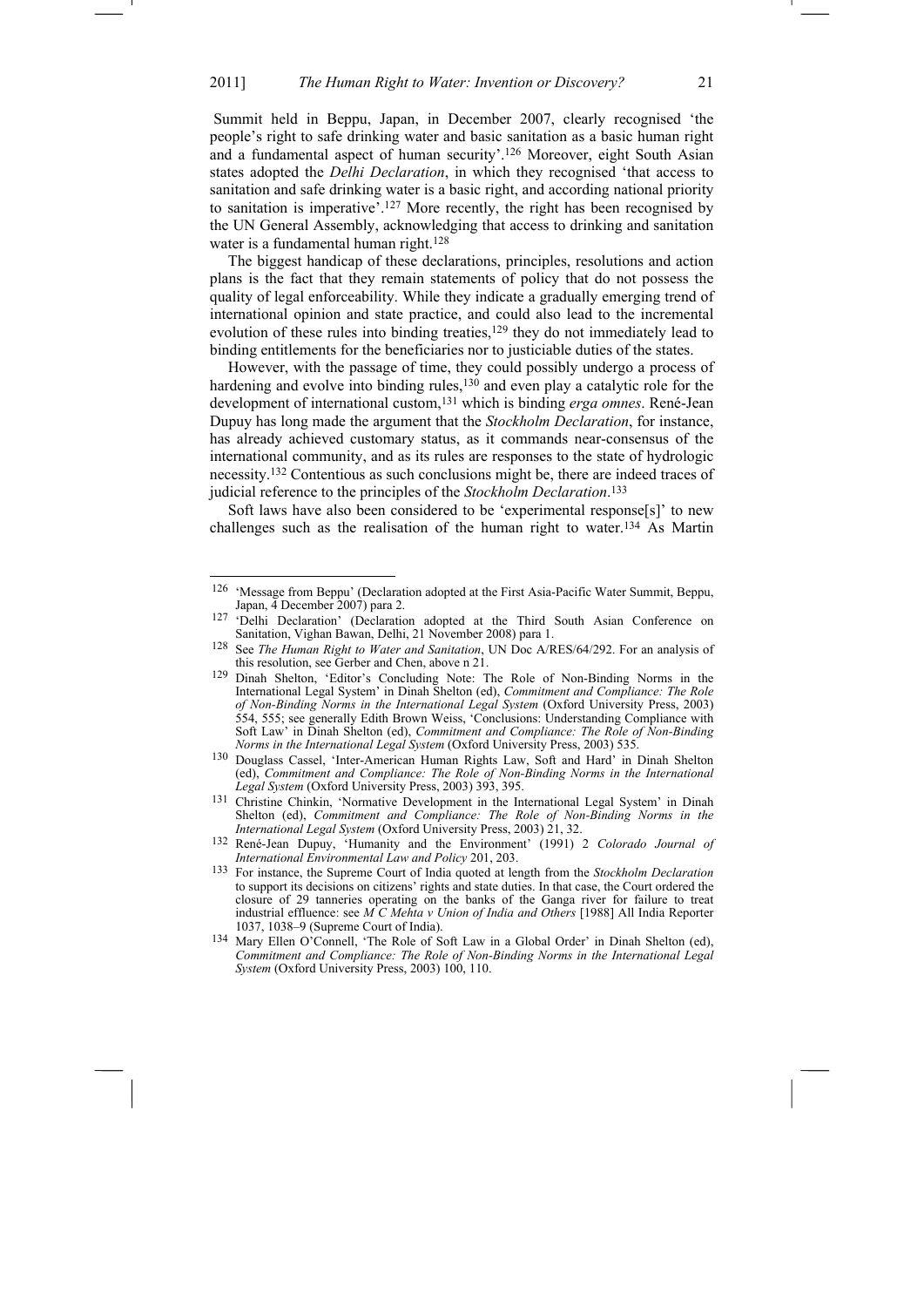Köppel observes, soft laws facilitate 'learning processes or learning by doing'.135 Accordingly, they offer states the opportunity to see the practical impacts of those rules, while maintaining the flexibility to avoid 'unpleasant surprises' those soft law commitments might hold.<sup>136</sup> In this sense, soft laws could still have legal relevance and be located 'in the twilight zone between law and politics'.137 As such, they may prove very effective and command more compliance as norms of international hard law.138

Nevertheless, at least for immediate purposes, the soft laws and action plans are devoid of enforceable claims or binding state obligations.139 Yet the debates about, and the discussions on, the right to water at these various conferences and in their resultant action plans have led towards an increased recognition of the human right to water and a fresh appraisal of the right within the framework of the corpus of international human rights law.140 It also gives more credence to *General Comment No 15*, wherein the CESCR stated that the human right to water has been part of existing rules of international soft law and other treaties. In any event, recognition of the human right to water in international soft laws shows that the right is not entirely novel and that it has been accepted in the context of international environmental law.

More importantly, such norms may be precursors of international customary law with regard to *opinio juris*, if not practice.<sup>141</sup> Such an outcome was envisaged by the International Court of Justice in the *Legality of the Threat or Use of Nuclear Weapons* Advisory Opinion.142 It stated that 'a series of [UN General Assembly] resolutions may show the gradua1 evolution of the *opinio juris* required for the establishment of a new rule<sup>', 143</sup> According to the Court, soft laws such as UN resolutions, 'can, in certain circumstances, provide evidence important for establishing the existence of a rule or the emergence of an *opinio juris*'.144 There is thus a burgeoning trend (and hence state practice) towards recognising the human right to water at national and international levels

<sup>135</sup> Martin Köppel, 'The Effectiveness of Soft Law: First Insights from Comparing Legally Binding Agreements with Flexible Action Programs' (2009) 21 *Georgetown International Environmental Law Review* 821, 825.

<sup>136</sup> Kenneth W Abbott and Duncan Snidal, 'Hard and Soft Law in International Governance' (2000) 54 *International Organization* 421, 442.

<sup>137</sup> Jon Birger Skjærseth, Olav Schram Stokke and Jøgen Wettestad, 'Soft Law, Hard Law, and Effective Implementation of International Environmental Norms' (2006) 6(3) *Global Environmental Politics* 104, 104.

<sup>138</sup> László Blutman, 'In the Trap of a Legal Metaphor: International Soft Law' (2010) 59 *International and Comparative Law Quarterly* 605, 612; Köppel, above n 135, 822; Abbott and Snidal, above n 136, 423.

<sup>139</sup> See generally Alan Boyle, 'Some Reflections on the Relationship of Treaties and Soft Law' in Vera Gowlland-Debbas (ed), *Multilateral Treaty-Making: The Current Status of Challenges to and Reforms Needed in the International Legislative Process* (Martinus Nijhoff, 2000) 25.

<sup>140</sup> Jacob Gersen and Eric Posner argue that soft laws, although not binding per se, are indicative of future intention of states, and point to the probable trend of norm emergence in relation to a particular legal topic to which it relates: see generally Jacob E Gersen and Eric A Posner, 'Soft Law: Lessons from Congressional Practice' (2008) 61 *Stanford Law Review* 573.

<sup>141</sup> Blutman, above n 138, 617.

<sup>142</sup> *Legality of the Threat or Use of Nuclear Weapons (Advisory Opinion)* [1996] ICJ Rep 226.

<sup>143</sup> Ibid 255 [70].

<sup>144</sup> Ibid 254–5 [70].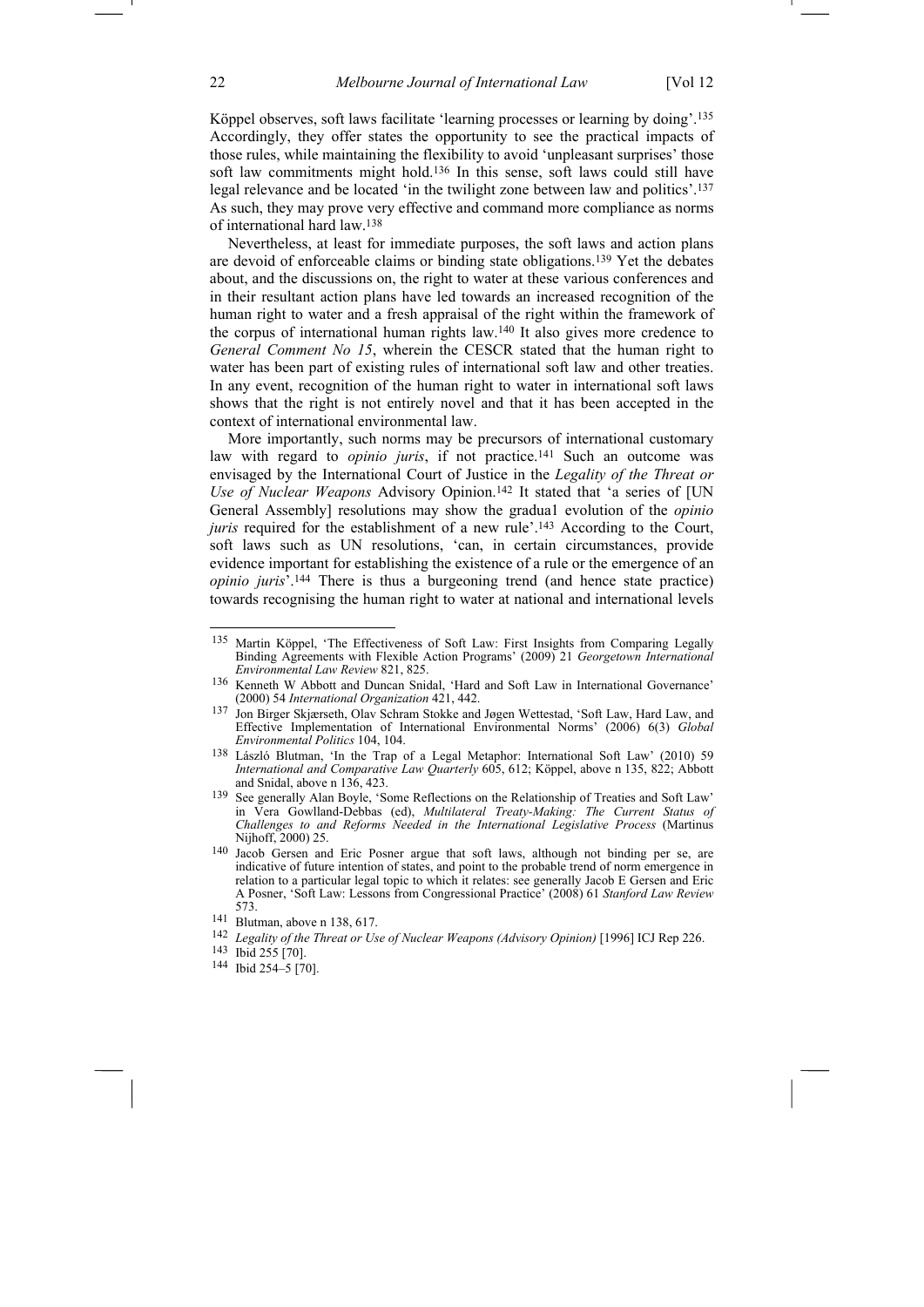1

in consonance with the line of interpretation taken by the CESCR in *General Comment No 15*.

# B *The Human Right to Water in International Water Law*

International water law is a regime that regulates consumptive and non-consumptive use of transboundary water resources. The rules of consumptive uses of international rivers have now been compiled in the 1997 *Convention on the Law of the Non-Navigational Uses of International Watercourses* ('*Watercourses Convention*').145 The *Watercourses Convention*, from its inception, was not intended to be an instrument that primarily seeks to regulate human rights of individuals and peoples living in member states' territories. The approach to the development of international water law for consumptive uses has generally been state-centric, restricting its focus to issues of inter-state rights and duties,146 as opposed to individuals' and groups' rights and freedoms relative to international water resources.147 The *Watercourses Convention* was thus primarily devised to 'address obligations of governments rather than being cast in terms of individual rights'.<sup>148</sup> It is indeed claimed that such state-centrism entailed deadlocks such that 'no provision regarding the right could be agreed upon' in the *Convention*. 149 Ellen Hey has asserted that '[t]he *Watercourses Convention* is not about ensuring that individuals and groups, both of present and future generations, have access to sufficient clean water'.150

However, as adopted, the *Watercourses Convention* contains a provision that has a special normative utility in establishing the human right to water. Article 10(2) of the *Convention*, entitled 'Relationship between Different Kinds of Uses', states that a resolution of conflicts among different uses of an international watercourse should be resolved in a way that gives 'special regard … to the requirements of vital human needs'. It is widely agreed that the 'vital human needs' provision refers to water that is required to 'sustain human life, including both drinking water and water required for the production of food

<sup>145</sup> Opened for signature 21 May 1997, UN Doc A/51/869 (not yet in force).

<sup>146</sup> The situation was apparent during the drafting process of the *Watercourses Convention*, where some members of the International Law Commission felt that it was unacceptable for the *Convention* to refer to persons other than states. They perceived the impending treaty 'to deal with relations between states and should not extend into the field of actions by natural or legal persons under domestic law': International Law Commission, *Report of the International Law Commission on the Work of Its Forty-Sixth Session*, UN GAOR, 49<sup>th</sup> sess, Supp No 10, UN Doc A/49/10 (1994) ch III(D) ('*Draft Articles on the Law of the Non-Navigational Uses of International Watercourses and Commentaries Thereto and Resolution on Transboundary Confined Groundwater*') 133 ('*ILC Draft Articles*').

<sup>147</sup> See Neil A F Popović, 'In Pursuit of Environmental Human Rights: Commentary on the Draft Declaration of Principles on Human Rights and the Environment' (1996) 27 *Columbia Human Rights Law Review* 487, 494.

<sup>148</sup> McCaffrey, 'The Human Right to Water', above n 3, 100.

<sup>149</sup> Cahill, 'A Right of Unique Status', above n 5, 389.

<sup>150</sup> Ellen Hey, 'The *Watercourses Convention*: To What Extent Does It Provide a Basis for Regulating Uses of International Watercourses?' (1998) 7 *Review of European Community and International Environmental Law* 291, 292.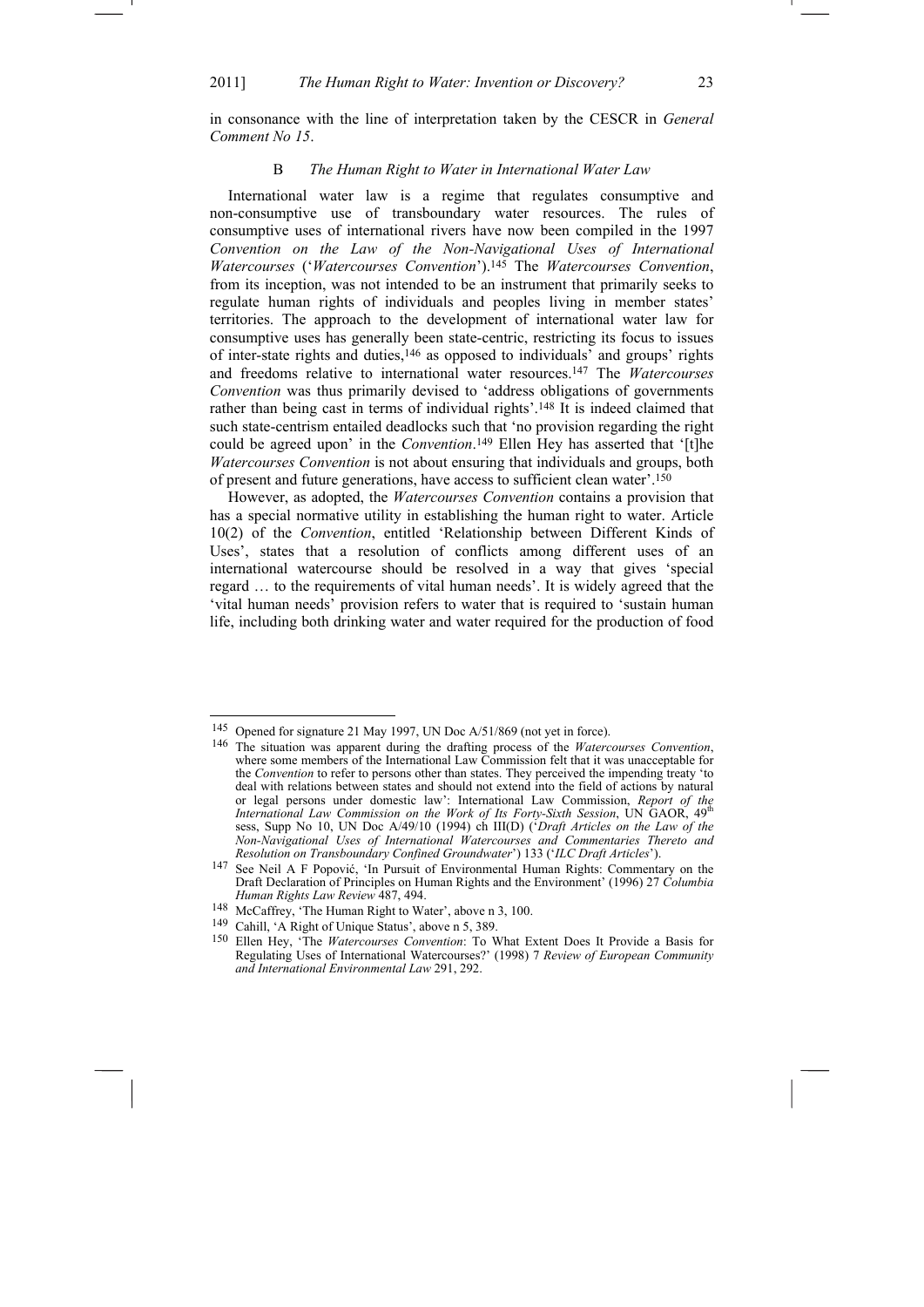in order to prevent starvation'.151 Accordingly, the *Watercourses Convention*'s provision on vital human needs 'is consistent with the human right to water'152 and the requirement for catering for such vital needs 'should be informed by the human right to water'.153

Indeed, the phrase 'vital human needs' is a shorthand expression for the minimum core of the human right to water. As Dinah Shelton has noted, the 'vital human needs' provision is aimed at ensuring 'a guaranteed minimum amount to be provided to every person'.154 This minimum supply should be calculated on a per capita basis for the population of the riparian states who are dependent for their immediate consumption, also called 'natural wants' or 'ordinary uses' as opposed to 'artificial uses' or 'extraordinary uses'.155 As noted by Peter Beaumont, such a calculation would 'provide a basic minimum figure of water usage that would permit a society to survive without major health threats to its population'.156 In a recent report of the International Law Association ('ILA'),157 'vital human needs', a concept borrowed from the *Convention*,158 is defined as 'waters used for immediate human survival, including drinking, cooking, and sanitary needs, as well as water needed for the immediate sustenance of a household'.<sup>159</sup> As Beaumont observed, '[p]resumably drinking water is the most vital human need. It almost certainly implies water for cooking and washing to maintain public health standards, but does it go beyond this?'160 According to the ILA, '[l]egal institutions have long recognized a preference in municipal law for "domestic uses" of water, or as the *Convention* describes it, "vital human needs"<sup>'</sup>.<sup>161</sup> The accompanying ILA commentary states that the phrase 'vital human needs' refers to 'water needed for immediate human consumption'.162 Thus, closer scrutiny of the provision on the 'vital human

<sup>151</sup> *ILC Draft Articles*, above n 146, 110; International Law Commission Working Group, *Report on the Convention on the Law of the Non-Navigational Uses of International Watercourses*, UN GAOR, 51<sup>st</sup> sess, 6<sup>th</sup> comm, Agenda Item 144, UN Doc A/51/869 (11 April 1997) 5 [8]. See also McCaffrey, *The Law of International Watercourses*, above n 8; Peter Beaumont, 'The 1997 *UN Convention on the Law of Non-Navigational Uses of International Watercourses*: Its Strengths and Weaknesses from a Water Management Perspective and the Need for New Workable Guidelines' (2000) 16 *International Journal of Water Resources Development* 475, 483.

<sup>152</sup> McCaffrey, *The Law of International Watercourses*, above n 8, 369.

<sup>153</sup> Ibid.

<sup>154</sup> Dinah Shelton, 'Equity' in Daniel Bodansky, Jutta Brunneé and Ellen Hey (eds), *The Oxford Handbook of International Environmental Law* (Oxford University Press, 2007) 639, 648–9.

<sup>155</sup> International Law Association, 'Water Resources Law: Fourth Report' (Paper presented at the Berlin Conference, Berlin, Germany, 2004) 12.

<sup>156</sup> Beaumont, above n 151, 484.

<sup>157</sup> The International Law Association ('ILA') was founded in Brussels in 1873. Its duties are the study, clarification and development of international law, both public and private, and the furtherance of international understanding and respect for international law. The ILA has consultative status, as an international non-governmental organisation, with a number of the United Nations specialised agencies: see International Law Association, *About Us* (2008) <http://www.ila-hq.org/en/about\_us/index.cfm>. It is an organisation that heavily contributed to the development of international water law, through its studies, debates at its conferences and publications.

<sup>158</sup> International Law Association, above n 155, art 14.

<sup>159</sup> Ibid art 3.

<sup>160</sup> Beaumont, above n 151, 483.

<sup>161</sup> International Law Association, above n 155, art 14.

<sup>162</sup> Ibid 12.